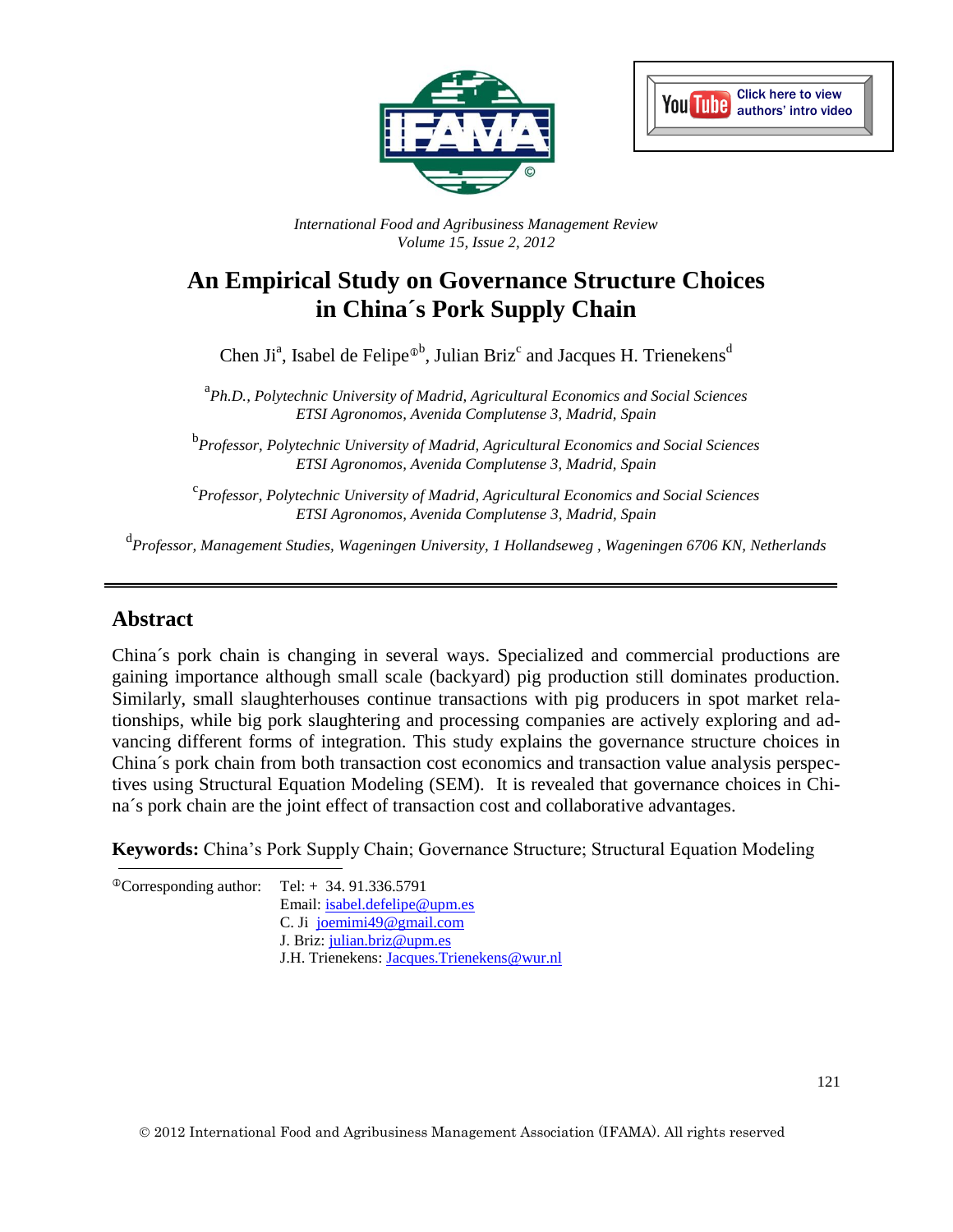## **Introduction**

China is a large, developing country with a fast-growing economy and an industrial structure which is undergoing great transformation. The pork sector is the most important livestock sector in China, and Chinese people consume more than 50% of the pork produced in the world.

China´s pork chain is changing in several aspects. Although the small scale (backyard) pig production still dominates the production mode in China, specialized and commercial productions are gaining importance. A similar situation takes place in slaughtering and processing industry. Slaughtering and processing industries are core companies in China´s pork chain, and they conduct various governance structure forms to integrate with their downstream chain agents. Small slaughterhouses continue the transactions with pig producers in spot market relationships, while big pork slaughtering and processing companies (called dragon-head companies) are actively exploring and advancing different forms of integration. They collaborate with pig producers using mechanisms such as long-term contract, "company-cooperatives-pig farmers" and vertical integration.

Furthermore, slaughtering and processing industries are greatly encouraged to integrate with pig producers, as advanced in the *Formulation of Development Plan on National Slaughtering and Processing Industry (2010-2015)*, issued by the Ministry of Commerce in China. The issues of establishing good brands as well as ensuring pork safety and quality are also addressed. Therefore, this study aims to answer the following questions:

- 1. Why do different governance structure forms co-exist in China's pork supply chain, and why are the big slaughtering and processing industries driving integrations in the chain?
- 2. What should the pig producers, slaughterhouses, processors and policy makers do to advance integrations in China's pork supply chain?

Transaction Cost Economics (TCE) has been at the forefront of the development of governancerelated issues. It offers a set of normative rules for choosing among alternative governance arrangements (Masten 1993), which lies in that organizing transactions involves costs (Ménard 2001) and governance structure affects transaction cost economizing result (Williamson 1998). Its "discriminating way" permits hypotheses about organizational forms to be formulated and tested (Masten 1993, 119).

However, several strands of viewpoints have criticized TCE from different perspectives, mainly concentrating on theories, methodologies and empirical studies. Among them, the Transaction Value Analysis (TVA) provides the logical insight from a marketing strategy perspective, pointing out that a single-party cost minimization without analyzing the interdependence between exchange partners in the pursuit of joint value is not sufficient in governance choice studies (Zajac and Olsen 1993). It has been found that transaction value refers to "collaboration advantages" that achieved by exchange partners; thus, this study uses "collaboration advantages" to express transaction value in the empirical part.

This study deduces the relationship among transaction cost, "collaboration advantages" and level of integration, using structural Equation Modelling (SEM) and data from 350 slaughtering (pro-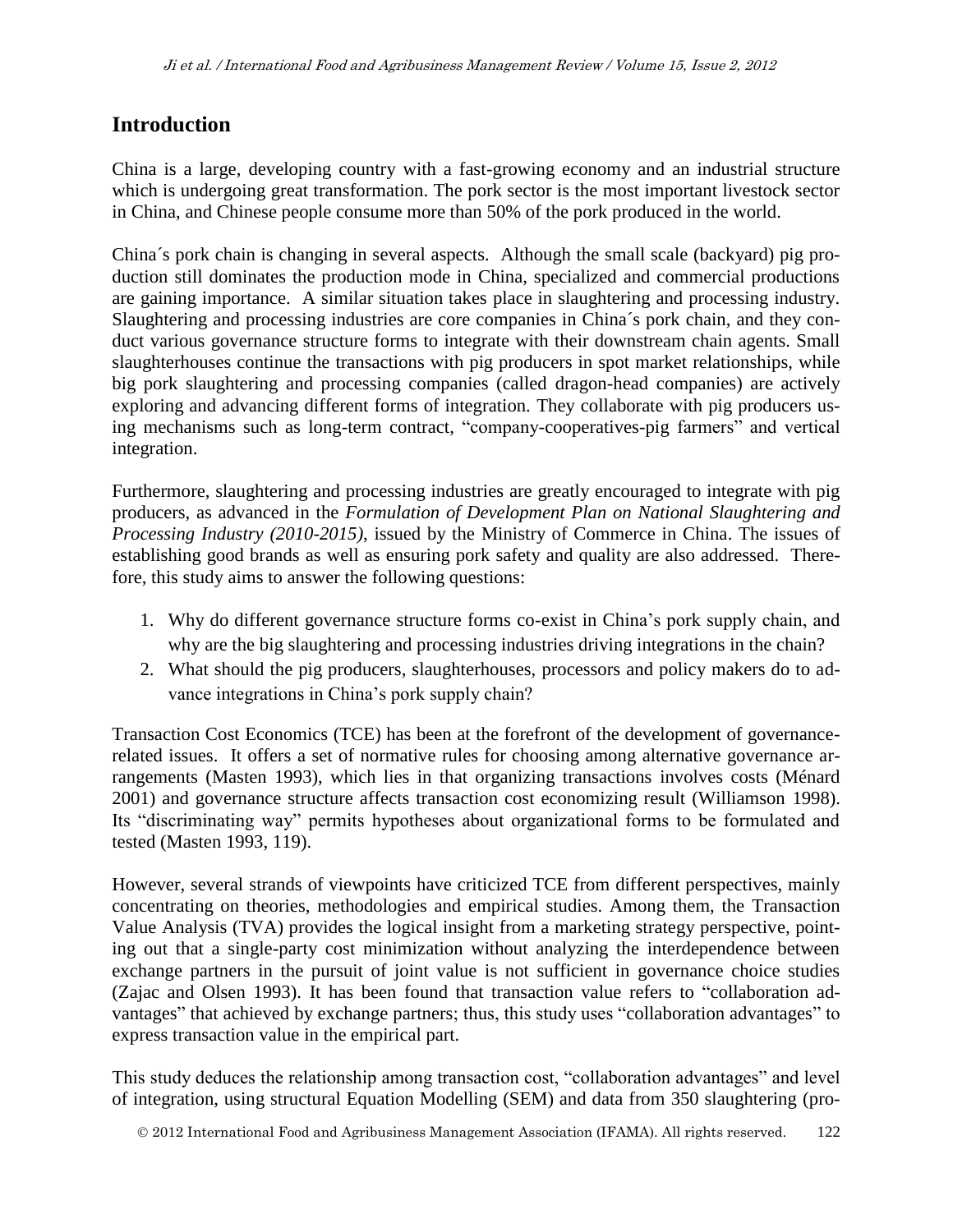cessing) companies. The factors that influence transaction cost and "collaboration advantages" are also explored. It is discovered that "collaboration advantages" positively influences core companies' choices in integration with their downstream partners in Chinese pork supply chain. It is also revealed that willingness and capability to collaborate are the factors that influence "collaborative advantages".

Based on the findings, this study is expected to explore some managerial implications and provide suggestions to the chain actors and chain administrators. It suggests that big slaughtering and processing companies make full use of their resources in capital, technology, and public reputation to integrate with pig producers in various modes. Administrators in the pork chain, on one hand, should make sure that policies maintain the stability of the pork market to reduce the environmental uncertainty. On the other hand, they have to support big processing industries in policy, finance, technology, logistics, information and innovation to enhance their growth and to encourage the integration they are promoting.

## **Theoretical Background and Research Hypotheses**

### *Transaction Cost Economics Theory (TCE)*

The concept of transaction cost originates in Coase´s famous 1937 paper "The Nature of the Firm" and it was used to explain the nature and limits of firms. Transaction cost theory was reintroduced and developed by Williamson (1975, 1985), who pointed out that "all cost differences between internal and market procurement ultimately rest on transaction cost considerations" (Williamson 1996, 68). He also puts forward the term "New Institutional Economics (NIE)" in 1975. Relevant NIE studies are concentrated in modes of governance, enforcement mechanism, hierarchical structures, and [bargaining](http://en.wikipedia.org/wiki/Bargaining) strength.

New Institutional Economics introduced the concept of governance structure. Network governance is defined as the institutional matrix that encapsulates the configuration of multi-stage business arrangements within a given strategic network (Sauvée 2002). Hesterley et al. (1990, 403) defined that these governance mechanisms include any institutional arrangement that serves to influence the exchange process. Hendrikse (2003), also stated that a governance structure consists of a collection of rules / institutions /constraints structuring the transactions between the various stakeholders.

Transaction Cost Economics is an important school within the New Institutional Economics, which has the potential to offer valuable insights to agricultural economists who work in a variety of fields in the food and agricultural industries in both developed and developing economies (Dorward 1999). According to transaction cost economics, in a world without transaction costs, all activities would be carried out as exchanges between units, and it is due to the failure of markets, or arenas of exchange, to allow for many exchanges without prohibitively high governance costs that organizations come to exist (Williamson 1985, 1991). In other words, hierarchical organization is considered a response to market failure. Transaction cost economics is not only concerned with the emergence of organizations to manage transaction costs, but also with how the choice of organizational form may vary according to the specific types of exchange activities involved.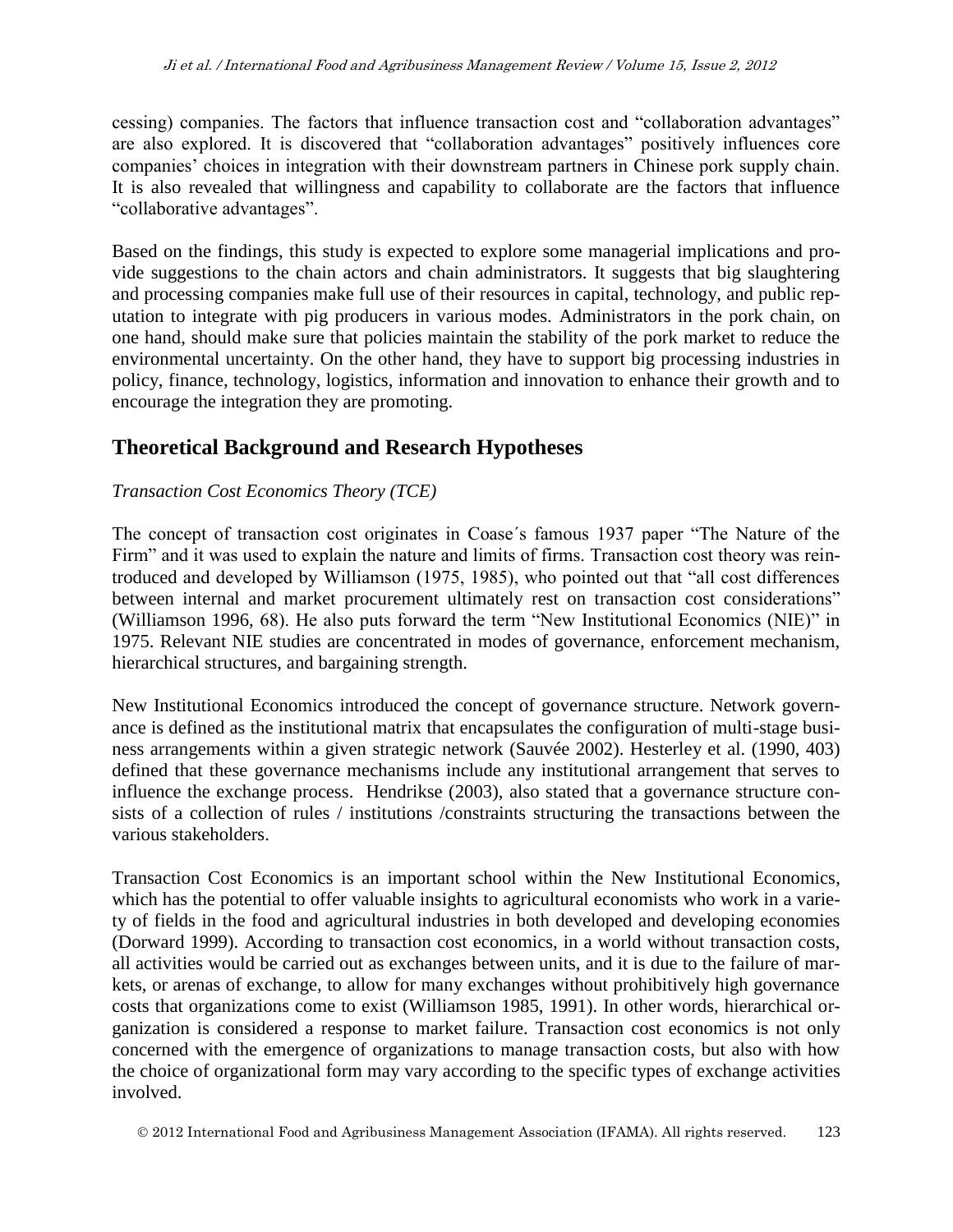The two important assumptions of TCE, which are bounded rationality (Cyert and March 1963; March and Simon 1958; Nelson and Winter 1982) and opportunism, suggest that it is costly to identify untrustworthy individuals *ex ante* (Williamson 1996) and further indicate that all exchanges are costly. The theories put forth by Williamson (1975) and Klein et al. (1978) point out that transactions are seen to differ in terms of market contracting inefficiencies which originate from small numbers bargaining situations, while small numbers bargaining situations may exist *ex ante*. Therefore, TCE provides the insights that the governance of exchange agreements between economic actors is costly and governance forms vary in their ability to facilitate exchange depending on the attributes in the transactional environment (Leiblein 2003).

Transaction Cost Economics has been the dominant paradigm for analyzing issues in inter-firm relationships, channel structure, foreign market entry and so on. The central philosophy is that governance structure aims at mitigating all forms of contractual hazards found between the partners in a transaction-cost economizing way (Williamson 1996). In the framework established by Coase and Williamson, the organizational criterion is minimization of production and transaction costs (Williamson 1979). The choice of organizational governance form is seen as a central means through which management affects the costs of monitoring and administration or, more specifically, the costs of negotiating and writing contracts and monitoring and enforcing contractual performance (Williamson 1975).

The vast majority of empirical literature in TCE has examined the factors which influence the choice of governance form. Coles and Hesterly (1998) pointed out that transaction cost – whether they stem from asset specificity, uncertainty or measurement difficulties – are central to understanding vertical integration, but the impact of these factors should not be examined in isolation.

Important empirical evidence provided by Shelanski and Klein (1995) supports the relationship between vertical integration and transaction cost, which involve the explanations of asset specificity and uncertainty. The empirical studies in U.S. food industries from Frank and Henderson (1992) also supported the notion that transaction costs form a primary motivation for vertical coordination via nonmarket arrangements. The most influential transaction cost factors are related to uncertainty, input supplier concentration, asset specificity, and scale economics. Klein et al. (1990), Leblebici and Gerald (1981) suggested that environmental uncertainty undermines an organization's ability to predict future outcomes. Partners may act opportunistically when circumstances change, which may cause organizations to incur costs related to communication, negotiation, and coordination (Klein et al. 1990; Rindfleisch and Heide 1997; Williamson 1975, 1991). To economize on such transaction costs, organizations use an internal governance structure when environmental uncertainty is high (Klein et al. 1990; Williamson 1985).

## *Transaction Value Analysis (TVA)*

Although TCE has become the dominant paradigm for analyzing issues in several areas such as inter-firm relationships, channel structure and so on (Ghosh and John 1999), several strands of viewpoints criticized TCE in different aspects, which are reviewed as follows:

The first criticism comes from strategy-oriented literature and Transaction Values Analy-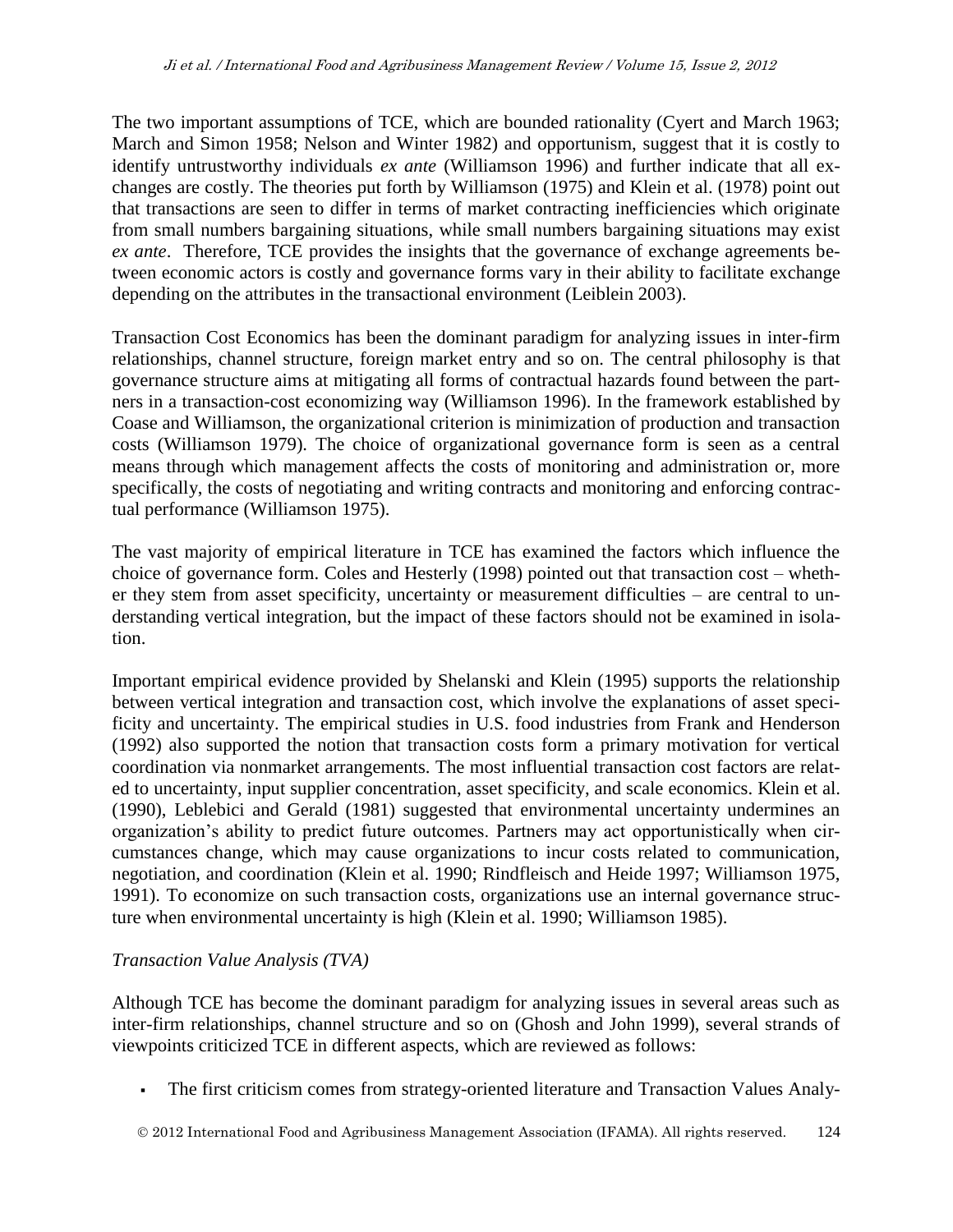sis (TVA). In this school, representative standpoints from Zajac and Olsen (1993) and Ghosh and John (1999) argue that TCE has made little headway into market strategy literature, emphasizing a single-party cost minimization without analyzing the interdependence between exchange partners in the pursuit of joint value.

- Another point comments that studies from TCE are still static and structural, neglecting the fact that governance form choice is actually a dynamic and process issue (Zajac and Olsen, 1993).
- Finally, mainstream economists criticize the lack of mathematical models to support the reasoning and contribute to testable predictions, an implausible critique in light of the remarkable set of empirical tests and analysis already available in New Institutional Economics (Ménard, 2001). And it is pointed out that there are two major weaknesses in the existing NIE theory, specifically: 1) how we relate the analysis of transaction costs to the dynamic innovation; 2) interaction between institutional environments and governance structures.

Transaction Value Analysis contends that TCE´s single-minded focus on cost minimization provides little insight into strategic marketing choices that are undertaken by exchange partners who create and claim value. TVA also pointed out that "while some might argue that transaction cost analysis does not neglect the issue of joint value inter-organizational strategies, but simply 'holds it constant', we suggest that even this interpretation maybe problematic" (Zajac and Olsen 1993, 132). They propose that it may be more appropriate to hold transaction costs rather than transaction value constant if a factor must be held constant to focus on more critical factors. Based on this point, TVA proposes another focus in analyzing the inter-organizational strategies which is claiming the maximized joint value of the two (or multi) exchange partners.

Zajac and Olsen (1993, 138) also emphasize the co-effect of transaction cost and transaction value on governance structure choice, putting forward that "when the pursuit of transactional value necessitates higher transaction costs, and expected joint gains outweigh transaction cost considerations, inter-organizational strategies having a greater joint value will typically require the use of less efficient (from a transaction cost perspective) governance structures." This sentence could be explained from three aspects:

First, it strengthens the point that both transaction cost and transaction value are changeable variables; neither transaction cost nor transaction value is a constant. Second, it pinpoints the importance of transaction value´s effect on governance structure choice. The structure is not only decided by cost, but also by the joint value expected to be achieved. Third, it underlies the coeffect of transaction cost and transaction value, compared with a matrix of low transaction and low joint value, exchanging partners may choose the structure matrix of high transaction and high joint value because the expected high joint value overwhelms the high transaction cost. While this structure is not efficient according to transaction cost economics due to its high transaction cost, it´s chosen due to its overwhelming joint transaction value.

However, the existing definition of transaction value in theories is neither clear nor concrete for an empirical study. Through the overview of transaction value analysis, it is found that transaction value refers to joint improvements achieved by exchange partners. To make this concept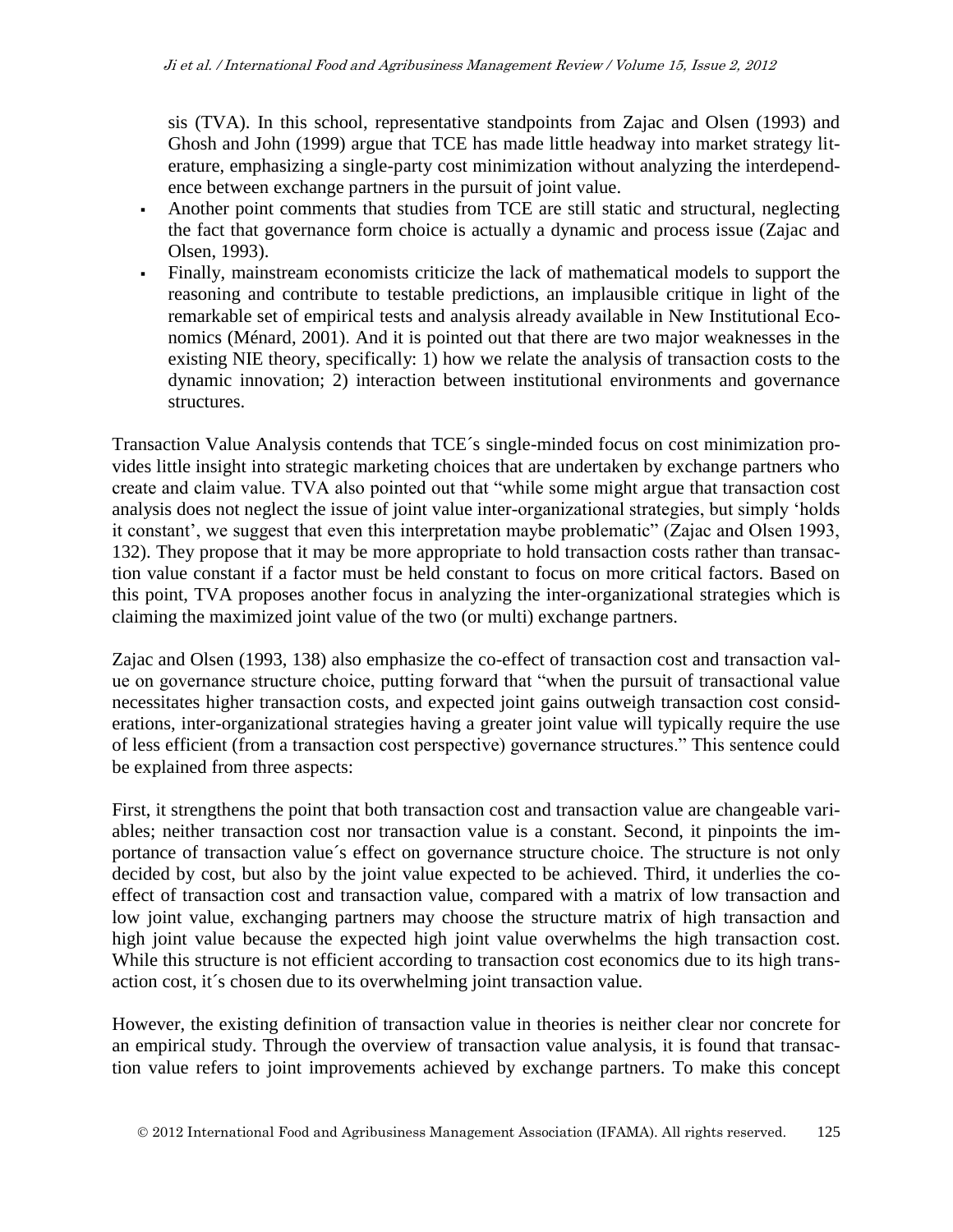clear and understandable, this study translates and explains transaction value as collaboration advantages:

*Collaboration advantages refer to the joint advantages achieved through transaction (mutual activities) of agents in supply chains. These advantages form the mutual improvements in logistics systems, cash response, information exchange, technology and innovation and quality management.* 

It is noted that, as transaction cost differs from production cost, collaboration advantages in this study do not include the firm profits drawn by the exchange partners jointly.

## **Hypotheses**

From the theoretical overviews stated previously, several hypotheses are generated, and they are explained as follows.

Based on the theoretical review of Transaction Cost Economics, it is concluded that in selecting a governance mode, organizations attempt to minimize transaction costs. A market governance mode is preferred when transaction costs are low. Because of economies of scale and scope, TCE assumes that the market will always be the lowest-cost producer of certain goods or service. Alternatively, an internal governance mode is preferred when transaction costs are high. It should be noted here that transaction cost itself is a negative value. The value of transaction cost refers to its absolute value. When the absolute value of transaction cost is expected high, the exchange partners tend to apply a more intense and stable governance structure to reduce the transaction cost.

The production cost advantage of the market is overwhelmed by the high transaction cost incurred. Then, it is assumed that a higher transaction cost would encourage the chain actors to increase the level of integration, and the first hypothesis of this research is:

## *Hypothesis 1: Transaction cost has a positive relationship with level of integration*

Transaction costs are directly related to all the three independent constructs, asset specificity and uncertainty — both behavioral as well as environmental (Grover and Malhotra 2003). Uncertainty refers to the unanticipated changes in circumstances around a transaction. This uncertainty could preclude both the formulation of a contract *ex-ante* and/or the ability to verify compliance *ex-post*. The former (environmental uncertainty) can be reflected in constructs such as unpredictability of the environment, technology, and demand volume and variety. The latter (behavioral uncertainty) includes performance evaluation and information asymmetry problems. As discussed earlier, the effects of the bounded rationality constraint are accentuated by conditions of uncertainty (Grover and Malhotra 2003).

The concept of uncertainty has long been a central component of a number of theories of organization and strategy. March and Simon (1958) identified uncertainty as a key variable in explaining organizational behavior. Thompson (1967) suggested that an organization's primary task is coping with the uncertain contingencies of the environment, especially those of the task envi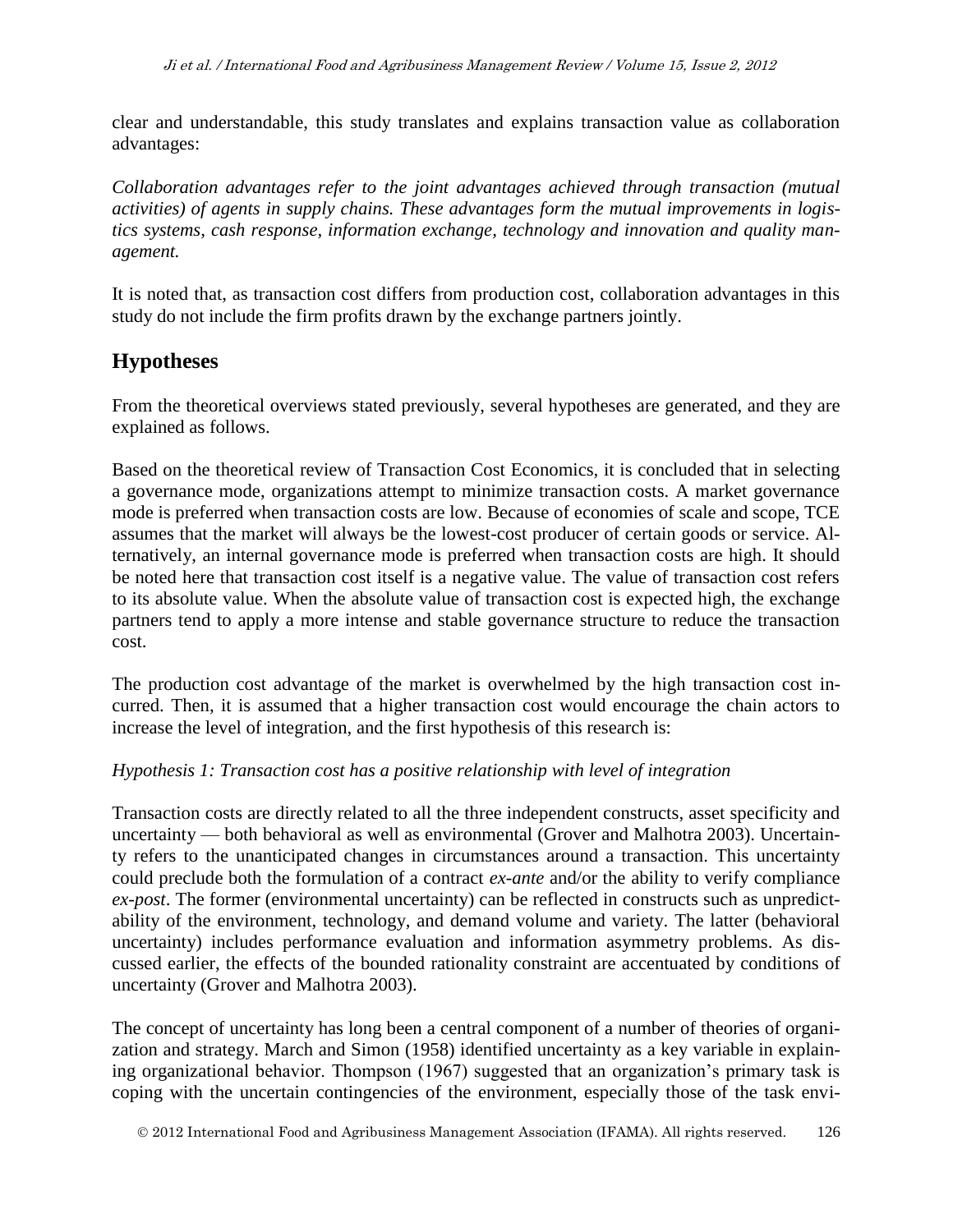ronment. Pfeffer and Salancik's (1978) resource dependency theory suggests that organizations structure their external relationships in response to the uncertainty resulted from dependence on elements of the environment.

Behavioral uncertainty creates problems for performance evaluation. Exchange partners can use their own guile to create hidden costs by performing inefficiently and ineffectively (Rindfleisch and Heide 1997; Williamson 1985). Monitoring and enforcement costs must be increased (Williamson 1975). Organizations attempting to minimize transaction costs that arise as a result of behavioral uncertainty are likely to choose an internal governance structure (Anderson 1985; Gatignon and Anderson 1988; John and Weitz 1988; Williamson 1985).

Environmental uncertainty undermines an organization's ability to predict future outcomes (Klein et al. 1990; Leblebici and Gerald 1981). Thus, organizations have more difficulty in writing market contracts in changeable circumstances. As a result, partners may act opportunistically when circumstances change, causing organizations to incur costs related to communication, negotiation, and coordination (Klein et al. 1990; Rindfleisch and Heide 1997; Williamson 1975, 1991). To economize on such transaction costs, organizations use an internal governance structure when environmental uncertainty is high (Klein et al. 1990; Williamson 1985).

Therefore, behavioral uncertainty and environmental uncertainty are introduced into the measurement of the variable of uncertainty in this study, and we conclude the second hypothesis:

## *Hypothesis 2: Uncertainty has a positive relationship with transaction cost; i.e. higher uncertainty exerts high transaction cost*

Asset specificity refers to the transferability of assets that support a given transaction. A 'specific' asset is significantly more valuable in a particular exchange than in an alternative exchange and leads to a 'lock-in' effect that causes hold-up problems (Barney 1999; Williamson 1975). Highly asset-specific investments (also called relationship-specific investments) represent costs that have little or no value outside the exchange relationship. Transactions not supported by high-specificity assets are not prone to hold-up problems. Hence, organizations opt for the leastcostly governance mode available in the market (Barney 1999; Williamson 1975, 1979, 1985, 1994). And organizations attempt to protect against hold-up problems by using an internal governance structure (Rindfleisch and Heide 1997; Walker and Weber 1984; Williamson 1975, 1979, 1994).

These costs are mainly in the form of human specificity (e.g. training of salespeople, specifically for a certain partner) or physical specificity (e.g. investment by a supplier in equipment, tools, jigs, and fixtures to cater to idiosyncratic needs of a manufacturer). Investments in information systems that primarily serve the needs of one unique customer and cannot be leveraged across other external parties would also be another form of asset-specific investment. Therefore, we generate the third hypothesis:

### *Hypothesis 3: The relationship between asset specificity and transaction cost is positive*

Based on the strategic management and transaction value analysis theories, it is proposed that when the expected "collaboration advantages" is high, exchanging partners tend to apply more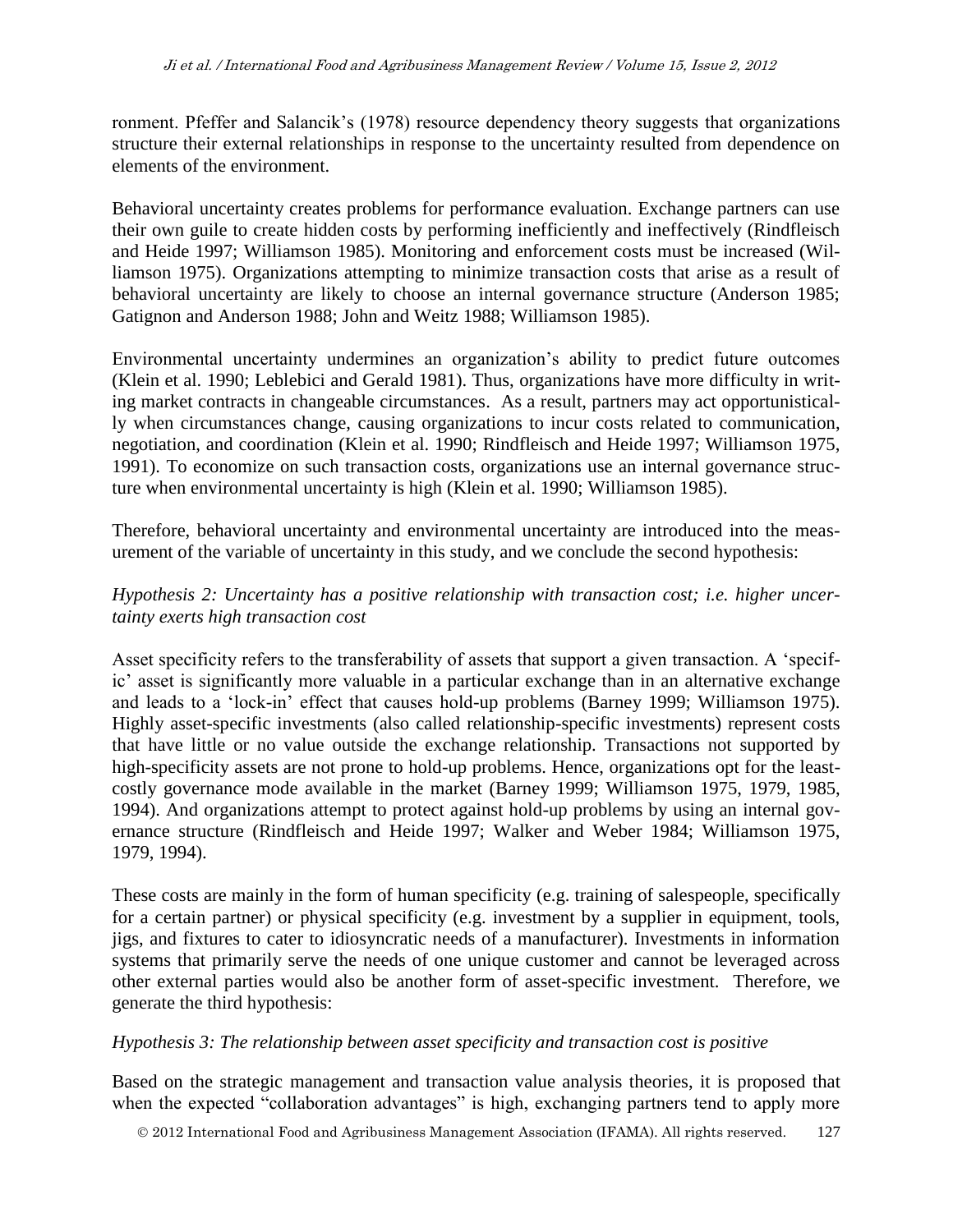intense and stable governance structure to maintain or to increase "collaboration advantages". Thus, the fourth hypothesis is:

### *Hypothesis 4: Collaboration advantages and the level of integration have a positive relationship*

As for how to measure collaboration advantages, it will be explained in the following parts. The creation and claim of joint advantages depends on two factors as it is extracted from the transaction value and resource based view which are willingness to collaborate and capability to collaborate. Zajac and Olsen (1993) put the weight on both exchange partners´ concern for maximizing transaction value. This concern is explained as (1) knowing the partner´s preference and concern as a basis for exchange and mutual gain and (2) discovering ways in which similarities or shared interests can be exploited to maximize co-operative joint value that accrue to both parties. Therefore, we define this concern to know each other and cooperate with each other as willingness to collaborate, and it is one of the factors that affect the claim of "collaboration advantages", the greater the willingness they have, the greater the collaboration advantages are expected. Therefore, hypothesis 5 is generated as follows:

## *Hypothesis 5: Willingness to collaborate has a positive relationship with collaboration advantages*

Barney (1991) asserts that firms achieve and sustain competitive advantages by developing valuable resources and capabilities. Firms internalize and maintain internally those activities in which their superior capabilities enable efficient production (Poppo and Zenger 1998).

Research of Hsiao et al. (2009) gives insight into the concept of capability in this study. It is stated in their points on logistical resources, where they include tangible assets (such as trucks or warehouses) and intangible assets (such as knowledge or skills, i.e. 'capability'). Olavarrieta and Ellinger (1997) defined capability as a complex bundle of individual skills and accumulated knowledge exercised through an organizational process that enables firms to co-ordinate activities and make use of their resources. They proposed that a logistic activity is executed or translated by an employee's capabilities and the most important is that the available capabilities also influence the make-or-buy decision. For instance, Argyres (1996) proposed that firms were vertically integrated into those activities in which they have greater production experience and/or organizational skills (capabilities) than the potential suppliers, and they outsource activities in which they have inferior capabilities. They assert that firms internalize a certain logistics activity in which they have superior capabilities to obtain joint advantages for themselves.

Therefore, the capability to collaborate of the chain partners in this study is defined as the skills and knowledge that enable chain agents to collaborate and make use of resources. The capability of collaboration not only includes logistics, but also technology, capital and intangible capabilities such as reputation, and public appeal. It is the capability or power of exchange partners to create and claim joint advantages. Each chain agent has its unique capability to collaborate and this capability influences the joint advantages and thus it influences make-or-buy decision. As a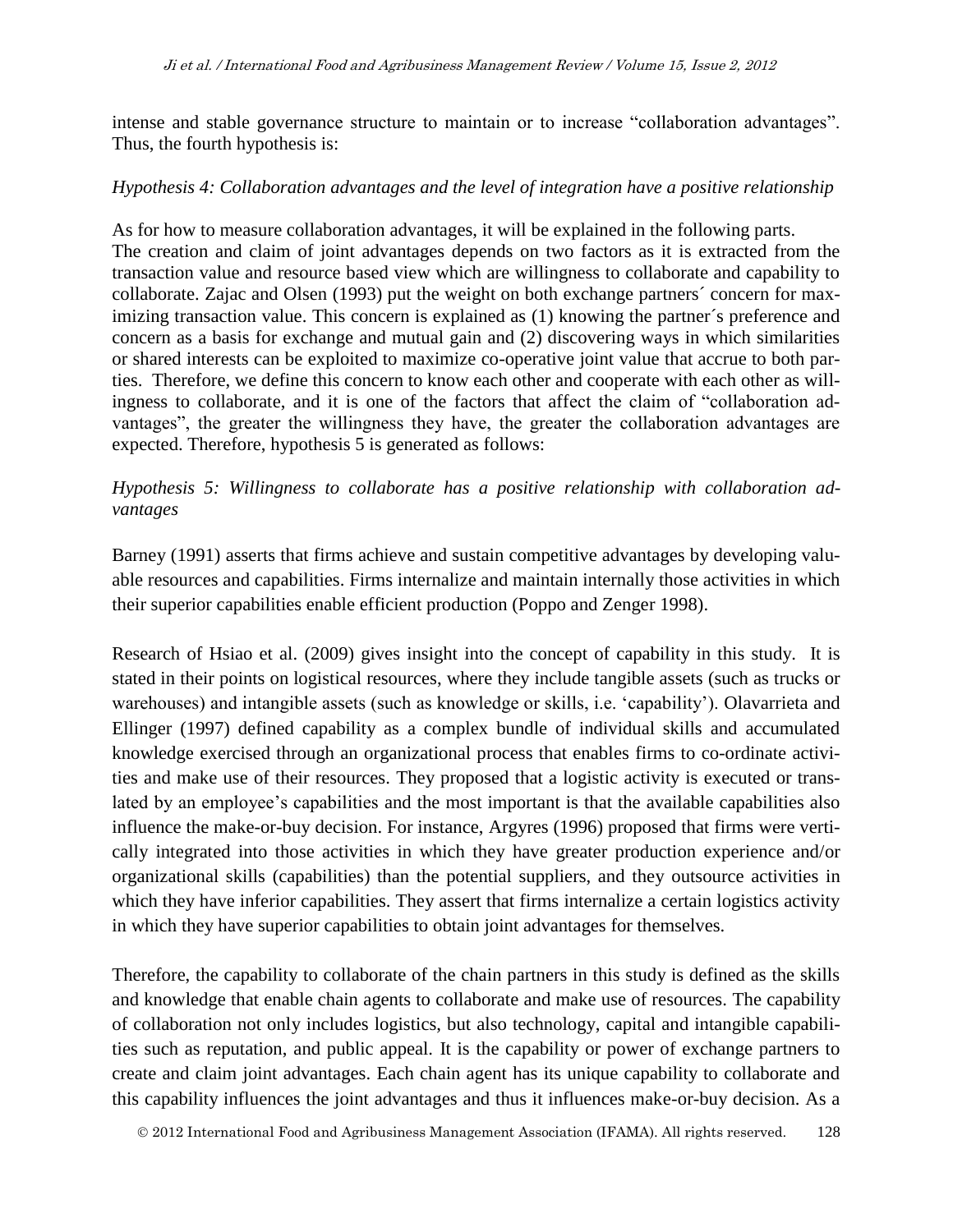result, exchange partners who have a great "capability" will help the two parts to achieve more joint competitive advantages. Therefore, the sixth hypothesis is generated as follows:

*Hypothesis 6: Capability to collaborate has a positive relationship with collaboration advantages*

Finally, it is proposed that the uncertainty of environment will affect the collaboration advantages gained from both exchange parts, and the last hypothesis is stated as:

*Hypothesis 7: Uncertainty has a negative effect on collaboration advantages*

With seven hypotheses generated, the conceptual model is presented as follows.



**Figure 1.** Conceptual Model

## **Methodology**

## *Explanation and Measurement of Variables*

To test the hypotheses and to reach the conclusions, a proper methodology is deduced by measurement of the variables and description of SEM model.

## (1) Transaction cost

Transaction costs are both difficult to define and, once defined, difficult to observe and quantify (Dorward 1999). Coase (1960) describes in his well-known article "The Problem of Social Cost" the transaction costs he is concerned with: In order to carry out a market transaction it is neces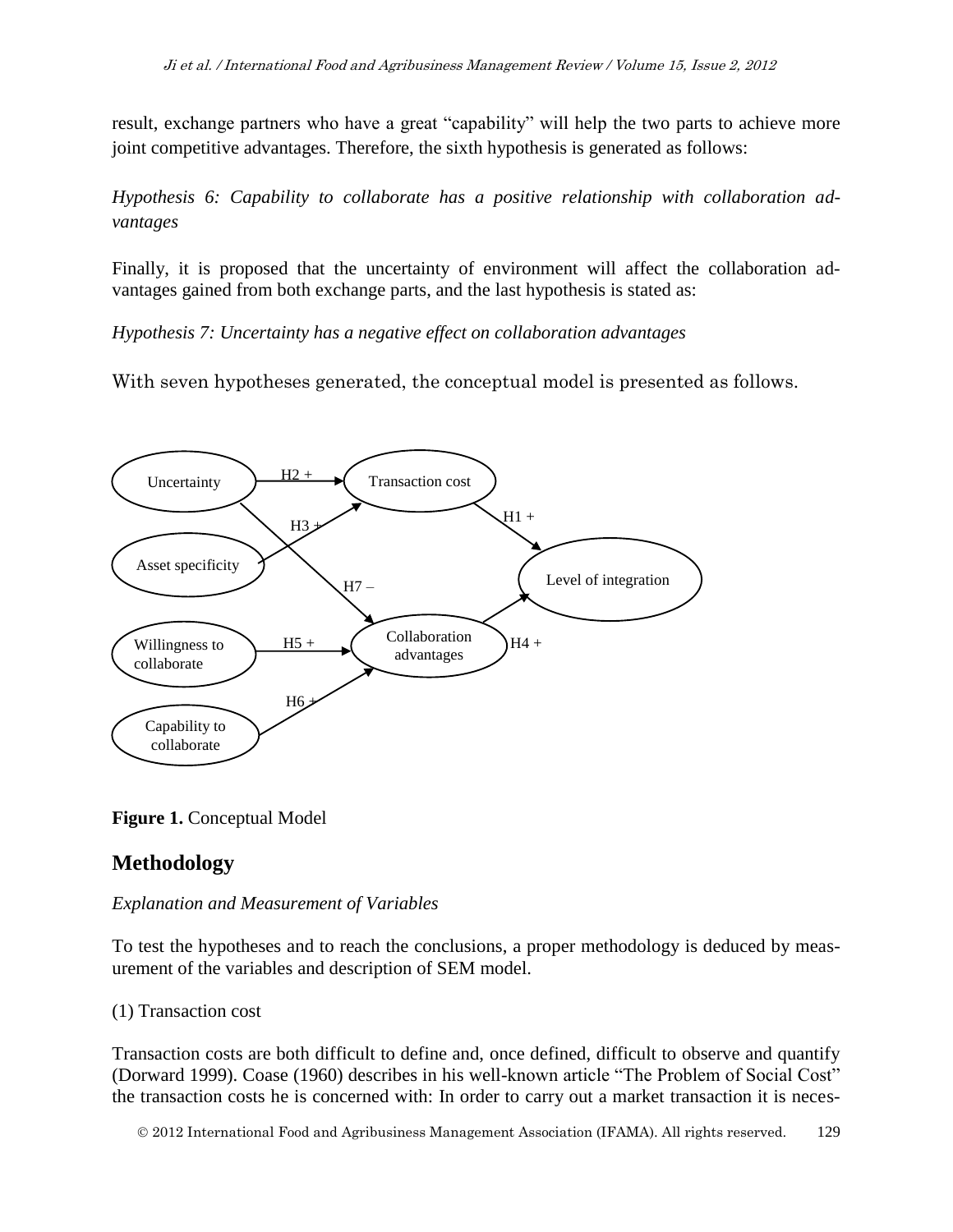sary to discover who it is that one wishes to deal with, to conduct negotiations leading up to a bargain, to draw up the contract, to undertake the inspection needed to make sure that the terms of the contract are being observed, and so on. More succinctly, transaction costs are: search and information costs, bargaining and decision costs and policing and enforcement costs. This is the original scope of transaction cost and it is used in this research as the base to measure transaction cost.

Empirical work on direct measurement of transaction costs has been more nascent and limited, and has mostly been treated at the conceptual rather than the measurement level. Pilling et al. (1994) categorized transaction costs as associated with ex-ante costs of developing and setting up an exchange relationship, and ex-post costs of monitoring performance, and dealing with opportunistic behavior (Rindfleisch and Heide 1997).

Grover and Malhotra (2003) measured transaction costs by measuring the difficulty to associate with the supplier, difficulty to monitor the performance of the supplier, difficulty in addressing problems that might arise in the relationship with the supplier and the possibility of likelihood of the supplier taking advantage of its relationship with the firm being interviewed. Dierderen (2004) listed the costs of market transaction, hierarchy and social network. Market transaction includes searching costs, bargaining costs, enforcing costs; hierarchy includes of monitoring costs, incentive alignment costs, bonding costs and dead-weight losses; costs for social network includes networking costs, cooperating and retaliating costs.

All these indicate that the measurement of transaction costs could be derived from its original concept, which means that, transaction costs are able to be measured by the possible costs occurred in the transaction process between two exchange partners. Therefore, transaction costs in this study are reflected by five aspects, that is, searching cost, information cost, bargaining (negotiating) cost, contract making cost (decision cost) and monitoring cost. And these are the five indicators used in this study to measure transaction cost.

### (2) Level of integration

As stated in section 3, an internal governance mode is preferred when transaction costs are high. Cooper and Ellram (1993) describe governance structures in different typologies, from spot market, short-term contract, long-term contract, joint venture to strategic alliance and vertical integration. Williamson (1975) characterizes two extremes of governance modes — perfectly competitive markets and vertically integrated hierarchies. Spot market could be considered as one extreme of internal governance mode, which carries zero level of integration. Zigger and Trienekens (1999) point out that when the structure of organization tends to be more intense and stable, the organization works more efficiently. Particularly, when chain agents encounter emergency, an intense organization structure shows a better response. Williamson (1987, 2000) considers that when companies invest more asset specificity and exchange more frequently, the opportunism will be reduced, and the structure is more intense. Therefore, the study will use the degree of intensity and stability to measure the level of integration.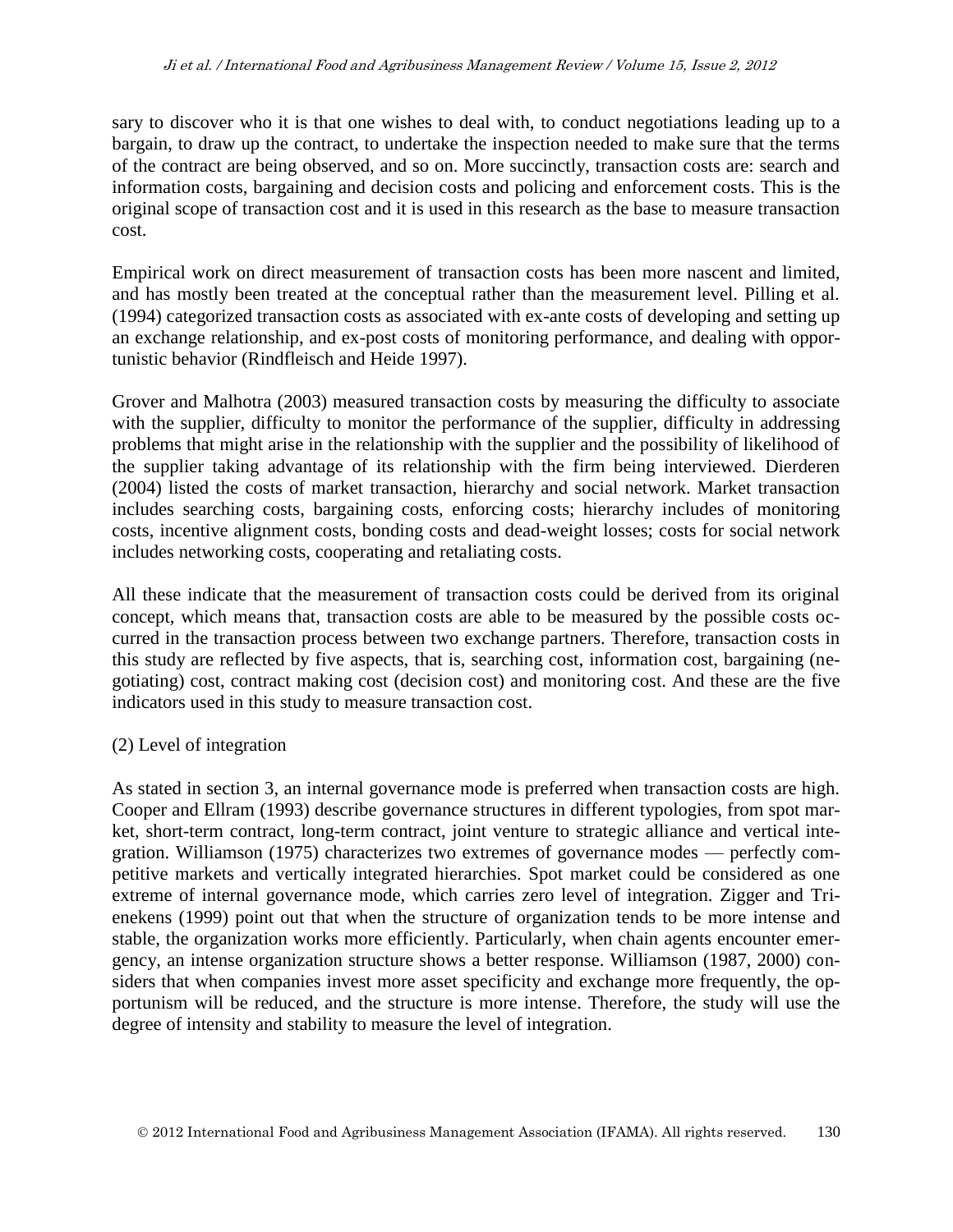#### (3) Uncertainty

Uncertainty comes in two forms: behavioral uncertainty and environmental uncertainty (Rindfleisch and Heide1997; Simon 1957; Slater and Spencer 2000; Williamson 1985). Uncertainty refers to the unanticipated changes in circumstances around a transaction. This uncertainty could preclude both the formulation of a contract ex-ante and/or the ability to verify compliance expost. The environmental uncertainty can be reflected in constructs such as unpredictability of the environment, technology, and demand volume and variety. The behavioral uncertainty includes performance evaluation and information asymmetry problems. Therefore, uncertainty is measured by two indicators: environmental uncertainty and behavioral uncertainty.

#### (4) Asset specificity

Williamson (1985) identified site, physical, human and dedicated asset specificity as distinct types of transaction-specific investments. It has, by and large, been measured as a latent construct in the context of human asset specificity. Scales for other types of asset specificity such as physical asset specificity or brand name capital are less readily available due to the difficulty associated with their measurement and operationalization. Buvik (2002) operates asset specificity as: the magnitude of the investments and/or adaptations made by the buyer in physical assets, production facilities, tools and knowledge tailored to the relationships. The measuring of asset specificity is that this study draws lessons from studies of Anderson (1985), Heide and John (1990), Klein et al. (1989), and Sriram et al. (1992) among others. And it is measured by physical asset specificity and relationship asset specificity.

#### (5) Collaboration advantages

The concept of collaboration advantages in this study originates from the transaction value research by Zajac and Olsen (1993). As we stated before, transaction value is not well defined in the existing theories. It is generated as the expected joint value that exchanging partners will gain during the process of their transaction. The mutual benefits that the chain agents will obtain from their exchange processes could be recognized and realized over time through enhanced information acquisition and exchange, along with the emergence of shared interests. It is also stated in the anterior part that "collaboration advantages" is used in this study in the place of transaction value as it is better for an empirical study.

Simatupang et al. (2002) found that the joint interests will be created through coordination between chain agents through operational linkages and organizational linkages, and the mutual improvements lie in logistics synchronization, information sharing, incentive alignment and collective learning, in which collective learning implies collaborated technological benefits, innovative benefits, etc., which are in line with the propositions mentioned in this section. It is addressed that the key of collaboration advantages is "joint". Therefore, it comes from advantages created through all the mutual activities that happened between chain agents such as logistics, cash response, information exchange, technological coordination, innovation cooperation and joint quality and safety improvement system establishment. It includes interests that achieved jointly/mutually by exchange partners. "Collaboration advantages" is a collective concept just like transaction costs.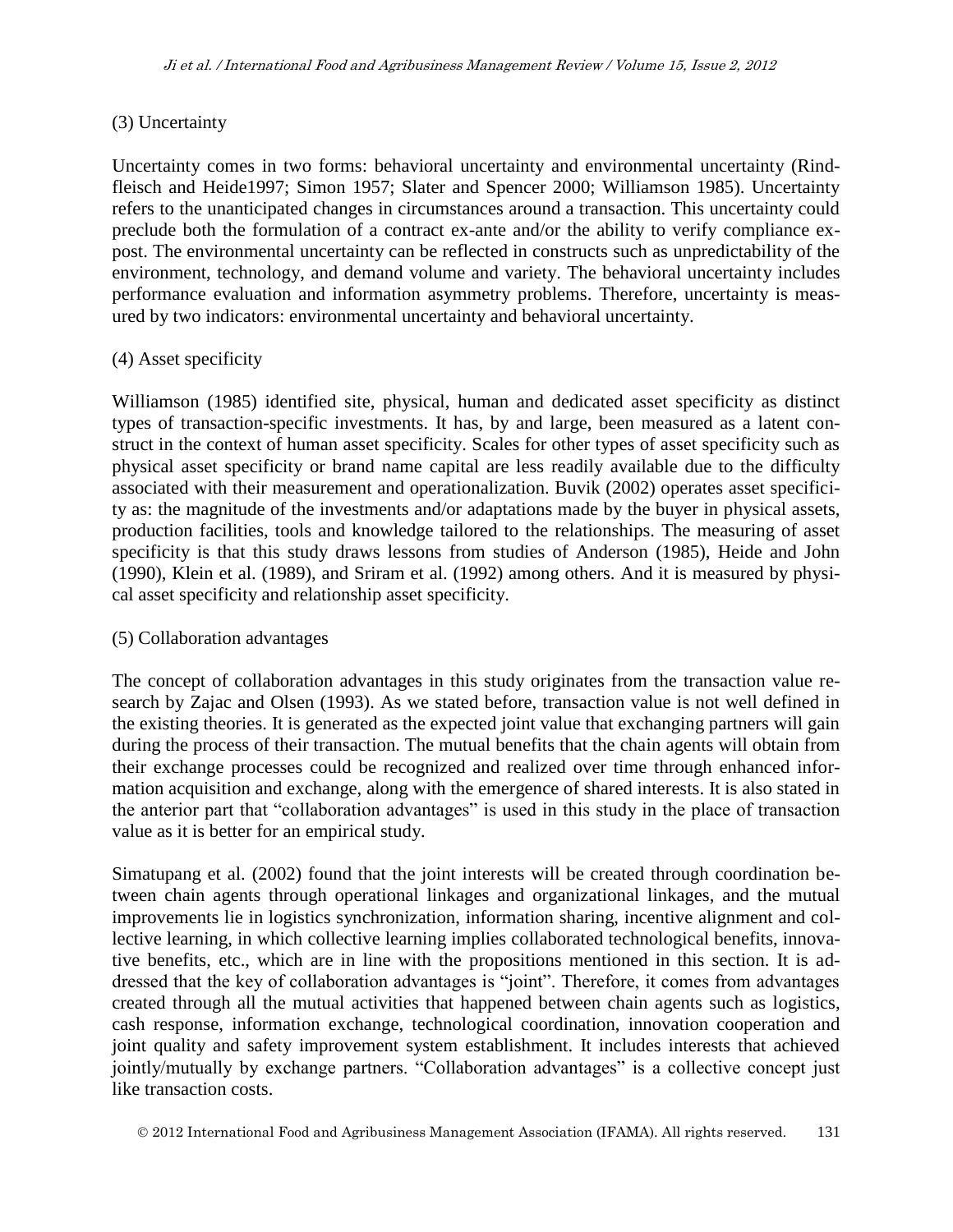Empirical work on direct measurement of collaboration advantages has been more nascent and limited, and collaboration advantages are going to be measured in this study according to the definition given by six dimensions: logistics system, cash response, information exchange, technological exchange, innovative system and quality and safety management system.

#### (6) Willingness to collaborate

Willingness to collaborate is proposed as one of the factors that influence collaboration advantages, and it originates from the transaction value theories framework. Zajac and Olsen (1993) believe that the exchange partners´ willingness to know each other and their willingness to make the joint effort have effect on transaction value. Thus, these two dimensions will be applied to measuring willingness to collaborate.

#### (7) Capability to collaborate

On one hand, it is proposed that the exchange partners should have the willingness to collaborate; on the other hand, the chain agents need the capability to collaborate in order to create collaboration advantages.

The variable capability to collaborate comes from RBV theories. Researchers and practitioners interested in the RBV have used a variety of different terms to talk about a firm's resources, including competencies (Prahalad and Hamel 1990), skills (Grant 1991), strategic assets (Amit and Schoemaker 1993) and stocks (Capron and Hulland 1999). Wade and Hulland (2004) define resources as assets and capabilities that are available and useful in detecting and responding to market opportunities or threats (Sanchez et al. 1996; Christensen and Overdorf 2000). Capabilities are defined as repeatable patterns of actions in the use of assets to create, produce, and/or offer products to a market (Sanchez et al. 1996). Capabilities transform inputs into outputs of greater worth (Amit and Schoemaker 1993; Capron and Hulland 1999; Sanchez et al. 1996; Schoemaker and Amit 1994). Capabilities can include skills, such as technical or managerial ability, or processes, such as systems development or integration.

As stated above, capability to collaborate of the chain partners in this study is defined as the skills and knowledge that enable chain agents to collaborate and make use of resources. It is considered as competitively tangible and intangible resources (capability) of the firm that could be utilized to achieve the collaboration between chain agents aiming to maximize the collaboration advantages. Tangible capability refers to the ability to offer goods and services such as capital, technology, logistics systems; intangible capability refers to the ability to transform inputs into outputs of greater worth such as business reputation, public appeal, and managerial skills. Thus, the capability to collaborate is measured by tangible and intangible capability to collaborate. All the measurable variables of each latent variable are listed in Table 1. The measurement of measurable variables is stated in the questionnaires found in Appendix 1.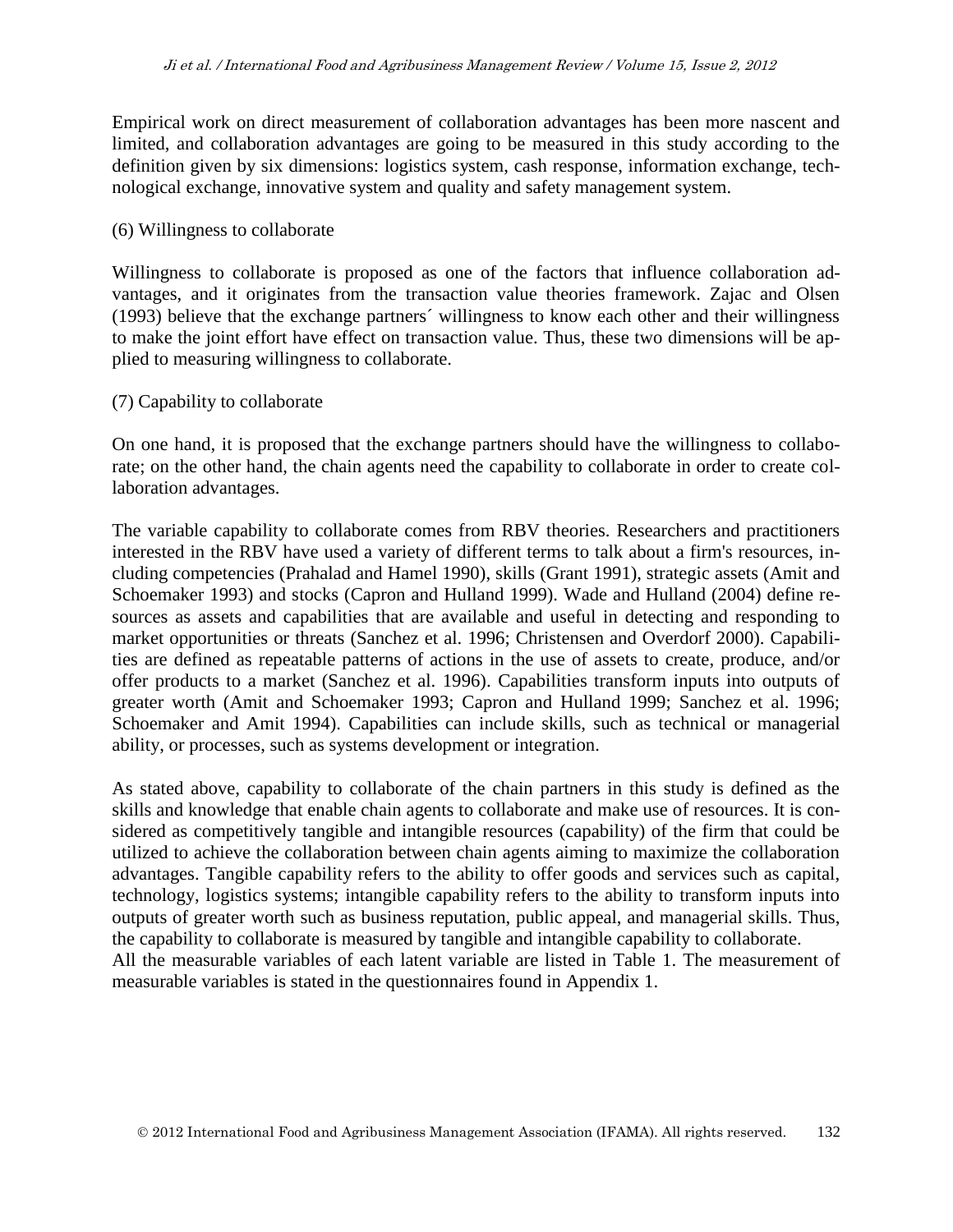| <b>Latent variables</b>         |    | <b>Measurable variables</b>                   |
|---------------------------------|----|-----------------------------------------------|
| <b>Transaction Cost</b>         | 1. | Searching Cost (SRC)                          |
|                                 | 2. | Information Cost (INC)                        |
|                                 | 3. | Bargaining Cost (BAC)                         |
|                                 | 4. | Decision Making Cost (DEC)                    |
|                                 | 5. | Monitoring Cost (MOC)                         |
| Level of Integration            | 1. | SGG)<br>Level of Stability of the Governance  |
|                                 | 2. | (QG)<br>Level of Intensity of the Governance  |
| Uncertainty                     | 1. | <b>Environmental Uncertainty (ENU)</b>        |
|                                 | 2. | <b>Behavioral Uncertainty (BHU)</b>           |
| <b>Asset Specificity</b>        | 1. | Physical Asset Specificity (PAS)              |
|                                 | 2. | Relationship Asset Specificity (RAS)          |
| <b>Collaboration Advantages</b> | 1. | Logistics Advantages (LGA)                    |
|                                 | 2. | Cash Response Advantages (CRA)                |
|                                 | 3. | Information Use and Exchange Advantages (IEA) |
|                                 | 4. | Technology Advantages (TEA)                   |
|                                 | 5. | Innovation Advantages (INA)                   |
|                                 | 6. | Quality Management Advantages (QMA)           |
| Willingness to Collaborate      | 1. | Willingness to Know the Partner (WTK)         |
|                                 | 2. | Willingness to Make Joint Effort (WTE)        |
| Capability to Collaborate       | 1. | Tangible Capability to Collaborate (TCC)      |
|                                 | 2. | Intangible Capability to Collaborate (ITCC)   |

**Table 1. Latent Variables and Measurable Variables and Measurable Variables and Measurable Variables and Measurable** 

## *Description of SEM*

Supply Chain Management research very often involves an analysis of relationships among abstract concepts. For this type of analysis, Structural Equation Modeling (SEM) is a very powerful technique because it combines measurement models (confirmatory factor analysis) and structural models (regression analysis). The usefulness of SEM lies in its ability to test hypotheses that are difficult if not impossible to evaluate with other analytical methods into a simultaneous statistical test (Gimenez et al. 2005). Thus, SEM is the proper methods for this study to test the hypotheses and explore the influencing factors. The software SPSS 17.0 and Amos 17.0 were adopted to analyze the data and test the results of the models.

The study uses measurable variables to measure the seven latent variables in two conceptual models. Likert-type scale method is used to measure these items, and it is widely used in psychology and management, etc. research areas. Likert-type scale usually uses 4 to 6-point scale as measurement levels, in which 5-point scale has a better internal consistency. Then, a five-point Likert-type scale anchored from "strongly disagree" to "strongly agree" is adopted in the measurement.

## **Empirical Evidence**

With the methodology, the study utilizes the data from China's pork chain case to test the hypotheses.

2012 International Food and Agribusiness Management Association (IFAMA). All rights reserved. 133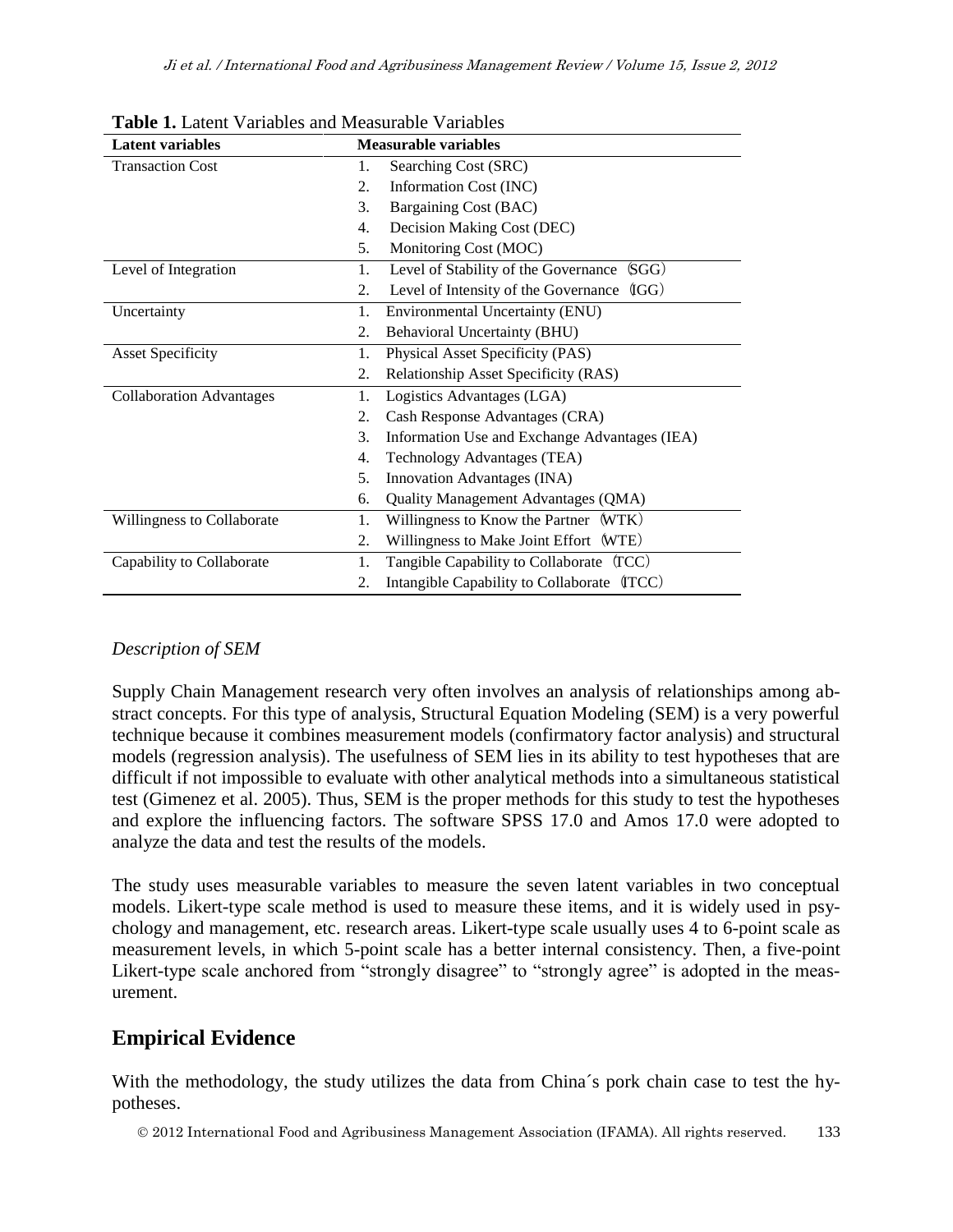#### *Data Collection*

In China´s pork chains, the slaughtering (slaughtering-processing) companies are core agents of the chain as they are the main organizations who drive the chains´ governance structure development. Therefore, this paper chooses the governance structure between slaughtering (slaughtering-processing) companies and their upstream chain agents which are pig farmers, as the research domain.

Before conducting the formal investigation, trial interviews were initiated in September, 2010 and final questionnaires were revised according to the result of the trial interviews. Formal investigation was carried out during 3 months from October to December, 2010. A sample of 350 slaughtering (slaughtering-processing) companies in three biggest pig production and pork processing provinces in China, –*Jiangsu* Province, *Henan* Province and *Shandong* Province (see figure 2), were chosen. These three provinces all have large population: 76 million, 93 million and 99.2 million respectively by the end of 2008.



**Figure 2.** Geographic location of *Jiangsu*, *Henan* and *Shandong* Provinces in China

*Jiangsu* Province is in *Yangzi* River Triangle Economic Area, which is one of the three most important economic areas in China. These areas have abundant natural resources, human resources and high technology, open economic policies and fairly established foreign investments. *Shandong* province develops particularly in the fast in past ten years, mainly thanks to the great development in the livestock sector and harbor-related business. The Chinese government is investing heavily in establishing a new economic area in the downstream of Yellow River, and it incorporates *Shandong* province. *Henan* province is one of the important economic parts in middle-east China, and one of its most important economic supporters is the pig industry.

2012 International Food and Agribusiness Management Association (IFAMA). All rights reserved. 134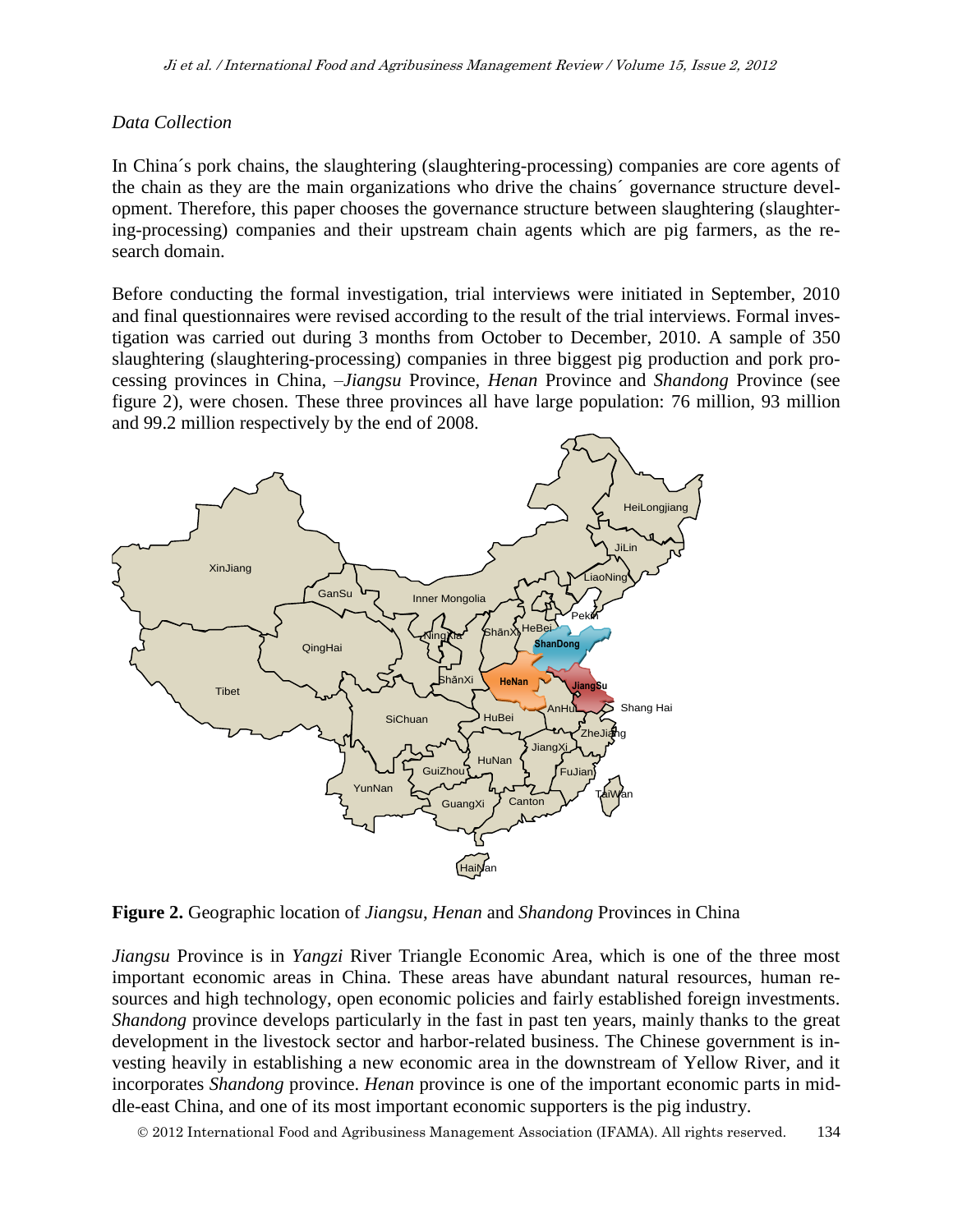With regard to the pork sector, all the three provinces are big pig producers and processers. According to the statistics provided by China´s meat organization, 19 companies in *Shandong*, 9 companies in *Henan* and 4 companies in *Jiangsu* are listed the 50 most competitive meat producing companies in China in 2005, which in all account for 64% of the 50 most competitive meat producing companies. And among the 44 companies that slaughter more than 200,000 heads of pigs in 2005, 17 of them are companies in *Jiangsu*, *Shandong* and *Henan*. The biggest three companies *ShuangHui, JinLuo* and *YuRun* come from *Henan*, *Shandong* and *Jiangsu* respectively. There are 434 pork slaughtering and processing companies in *Shandong* in 2008, and 98 of them slaughter 200000 heads of pigs per annum. It is reported that pork producing companies are concentrated in these areas, which is proper for the survey as the questionnaire object is pork slaughtering (processing) industries.

In total, 350 questionnaires were conducted in these three provinces in the form of personal investigation, personally delivery and electronic delivery. The total returned ratio is 93.1% with 6.9% of the questionnaires being not valid (see Table 2).

| <b>Provinces</b> | Total | <b>Face-face</b> | <b>Delivered personally</b> | <b>Effectively</b> | <b>Returned</b> |
|------------------|-------|------------------|-----------------------------|--------------------|-----------------|
|                  |       |                  | or by e-mail                | returned           | ratio           |
| Jiangsu          | 100   | 60               | 40                          | 92                 | 92%             |
| <i>Shandong</i>  | 150   | 50               | 100                         | 139                | 92.7%           |
| Henan            | 100   | 40               | 60                          | 95                 | 95%             |
| Total            | 350   | l 50             | 200                         | 326                | 93.1%           |

**Table 2.** Questionnaire Information

Finally, 326 questionnaires were effectively collected. According to the Ministry of Commerce in China, a company who slaughters more than 200,000 heads of pigs per annum qualifies as a large scale one in the pork industry. We can see from Table 3 that large scale companies still account for a smaller percentage of the pork industry in China. The 326 slaughtering (slaughtering-processing) companies are differentiated from their scales, core businesses and governance structures, shown in the following Table 4 and Table 5.

#### **Table 3.** Scales of 326 Companies

| <b>Scale</b>           | <b>Number</b> | Ratio |
|------------------------|---------------|-------|
| Large scale            | 60            | 18.4% |
| Middle and small scale | 266           | 81.6% |
| Total                  | 326           | 100%  |

#### **Table 4.** Core Businesses of 326 Companies

| <b>Core business</b>        | <b>Number</b> | Ratio |
|-----------------------------|---------------|-------|
| Slaughtering only           | 262           | 80.4% |
| Slaughtering and processing | 64            | 19.6% |
| Total                       | 326           | 100%  |

Among the 326 companies, 80.98% still conduct spot market transactions with their upstream pig farmers, while the other 19.02% are using governance structures such as contracts, cooperatives and integrations. "Company – production base – pig farmers" is a governances structure of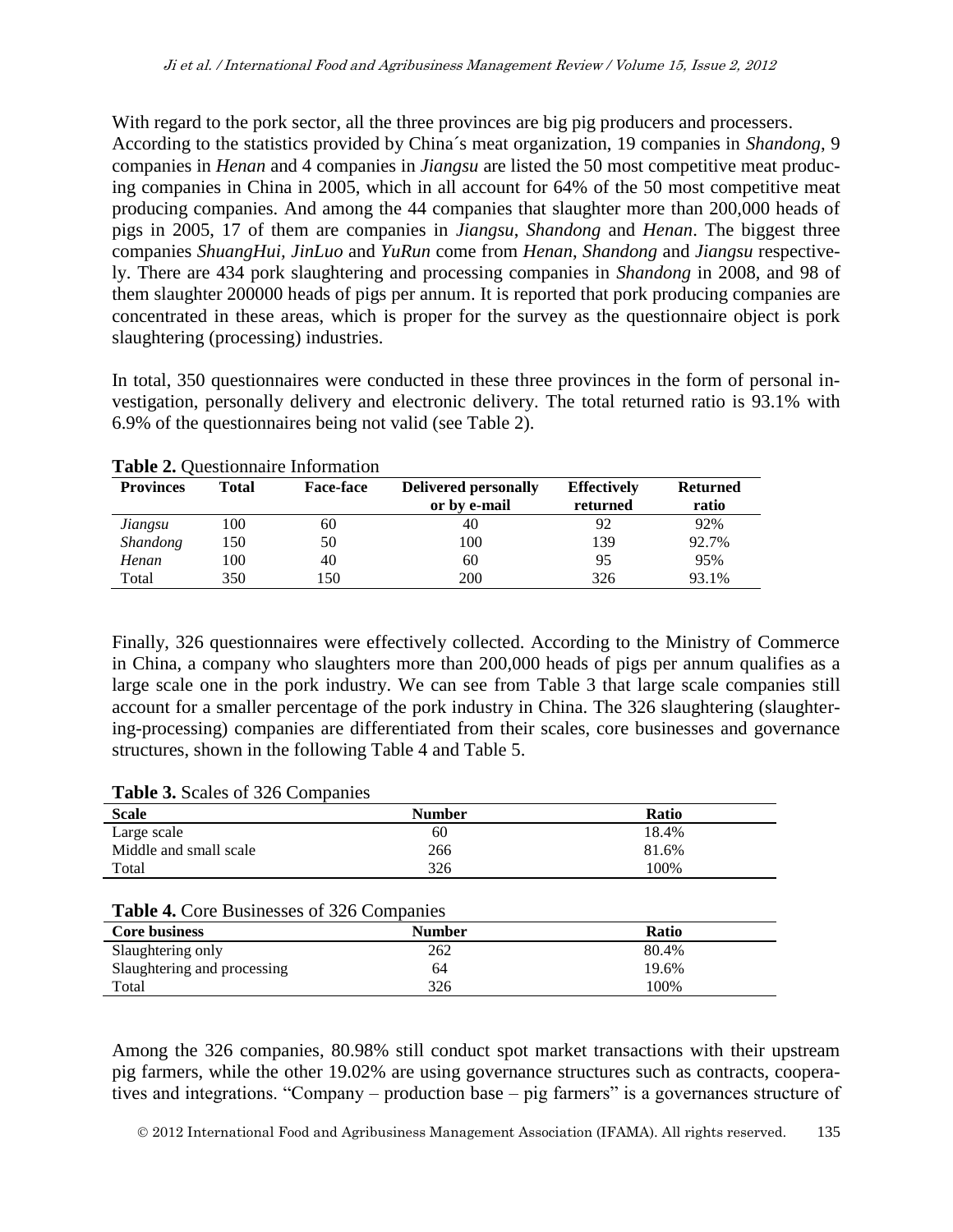long-term contract production, and "company – cooperatives – pig farmers" is the more integrated alliance governances structure (see Table 5).

| <b>Governance Structure</b>               | <b>Number</b> | <b>Ratio</b> |  |  |  |  |
|-------------------------------------------|---------------|--------------|--|--|--|--|
| Spot market                               | 264           | 80.98%       |  |  |  |  |
| $Company$ – production base – pig farmers | 27            | 8.29%        |  |  |  |  |
| $Company - cooperatives - pig farmers$    | 24            | 7.36%        |  |  |  |  |
| Integration                               |               | 3.37%        |  |  |  |  |
| Total                                     | 326           | 100%         |  |  |  |  |

**Table 5.**Governance Structures of 326 Companies

The data used in this study comes from surveys in the measurement of the seven variables in the empirical model. The designing of the questionnaire has taken into consideration the related studies and the need of this research. It is designed according to the explanations of the measurement items.

The reliabilities of the data are tested first, and the results indicate that all the Cronbach's  $\alpha$  value of the data are more than 0.70 (see appendix 2), which means all the data are reliable for further analysis.

#### *Model Results and Explanations*

According to structural equation analysis procedures, goodness of model fit should first be tested to determine whether the model is well built. Bagozzi and Yi (1988) pointed out that the goodness of structural equation fit should be evaluated from three perspectives, which are preliminary fit criteria, fit of internal structure of model and overall model fit.

This study uses overall model fit goodness to evaluate the fit between model and observed data. The overall model has three types, namely the absolute fit measures, incremental fit measure and parsimonious fit measures. Absolute fit measures are used to determine how the overall model can predict the covariance matrix or correlation matrix. Major indicators include value of chisquare statistics, goodness of fit index (GFI), square root of the average residual (RMSR), mean square root of approximate error (RMSEA) etc., in which when GFI value is greater than 0.8 and RMSR and RMSEA values are less than 0.1 means the model has good fit. Incremental fit measures include indicators such as adjusted goodness of fit index (AGFI), normed fit index (NFI), comparative fit index (CFI) etc., when AGFI and NFI values are greater than 0.9 it means that the model is well fit. Indexes for parsimonious fit consist of a parsimonious normed fit index (PNFI), parsimonious goodness of fit index (PGFI), etc., usually PNFI, PGFI value higher than 0.9 is ideal. However, Doll et al (1994) suggest that the criterion that GFI and NFI should be greater than 0.9 is too conservative, and the model is quite well fitted when GFI and NFI are greater than 0.8.

Based on these indexes, statistical software Amos 17.0 and SPSS 17.0 are applied to the SEM model test, and the results of the model fit are shown in Table 6.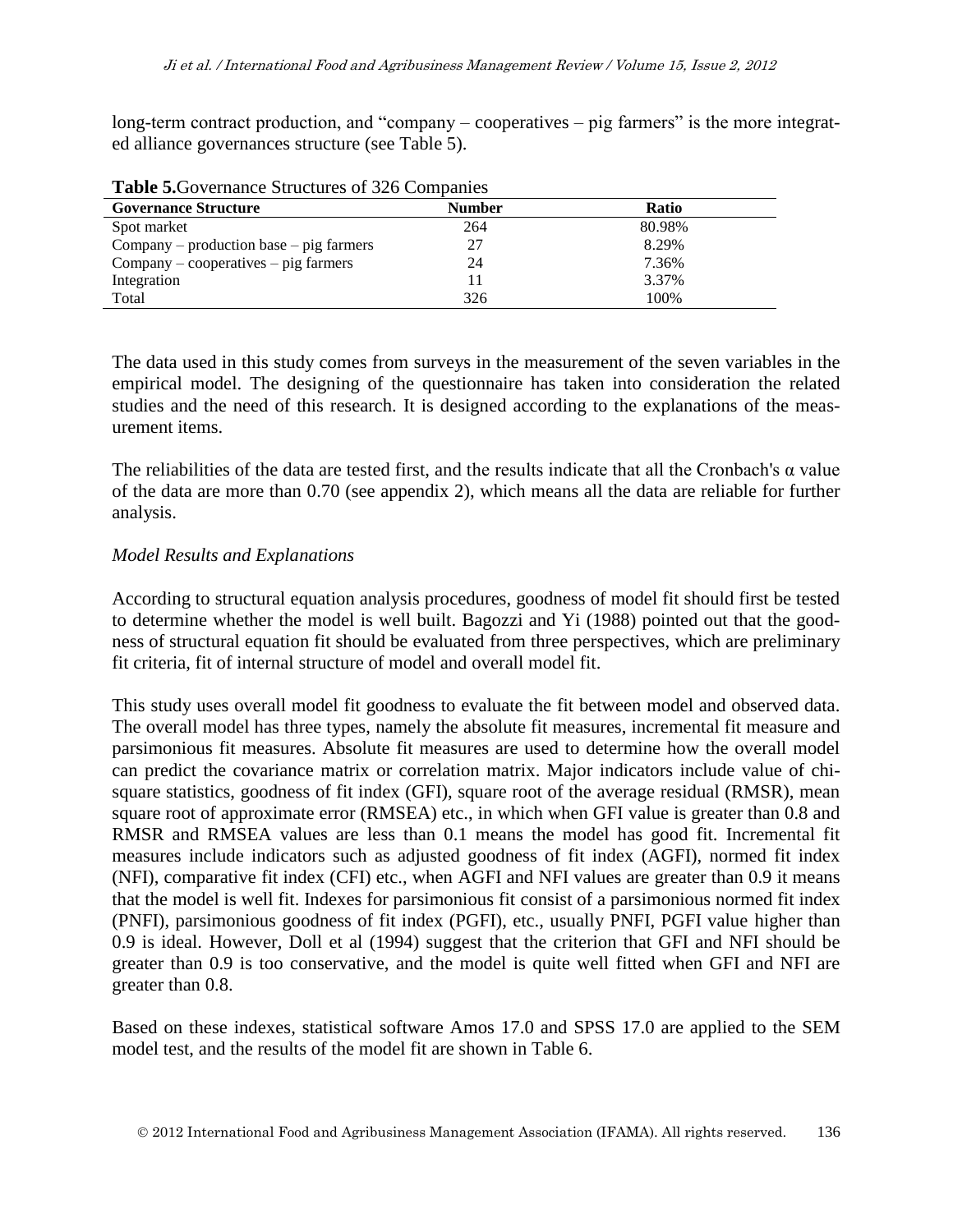| <b>Model fit indicators</b> | Value | <b>Ideal value</b> | <b>Explanation</b> |
|-----------------------------|-------|--------------------|--------------------|
| <b>CMIN/DF</b>              | 2.24  | ---                | ---                |
| <b>GFI</b>                  | 0.911 | >0.9               | Ideal              |
| <b>RMR</b>                  | 0.035 | < 0.05             | Ideal              |
| <b>RMSEA</b>                | 0.081 | < 0.05             | Accepted           |
| <b>NFI</b>                  | 0.965 | >0.9               | Ideal              |
| TLI                         | 0.946 | >0.9               | Ideal              |

**Table 6.** Model Fit Indicators

From Table 6, we can see that the observed data is well fit the model, which means the collected data and model could well reflect the real situation. The path parameters between variables are shown in Figure 3 and the test results of parameter are shown in Table 7.



**Figure 3.** Paths and parameters of SEM Model

The parameters and their regression weights are listed in Table 7.

It can be seen that all the hypotheses given by the research are proven by the model in the case of China´s pork chain. Both transaction cost and "collaboration advantages" have influence on the level of integration. Transaction cost theory is confirmed as one of the most important theory references in the studying of governance of supply chain. In China´s pork chain case, transaction cost is the most important factor that influences the choice of core pork chain agents in governance structure. In the process of chain governance structure change and evolution, transaction cost has been a key reason.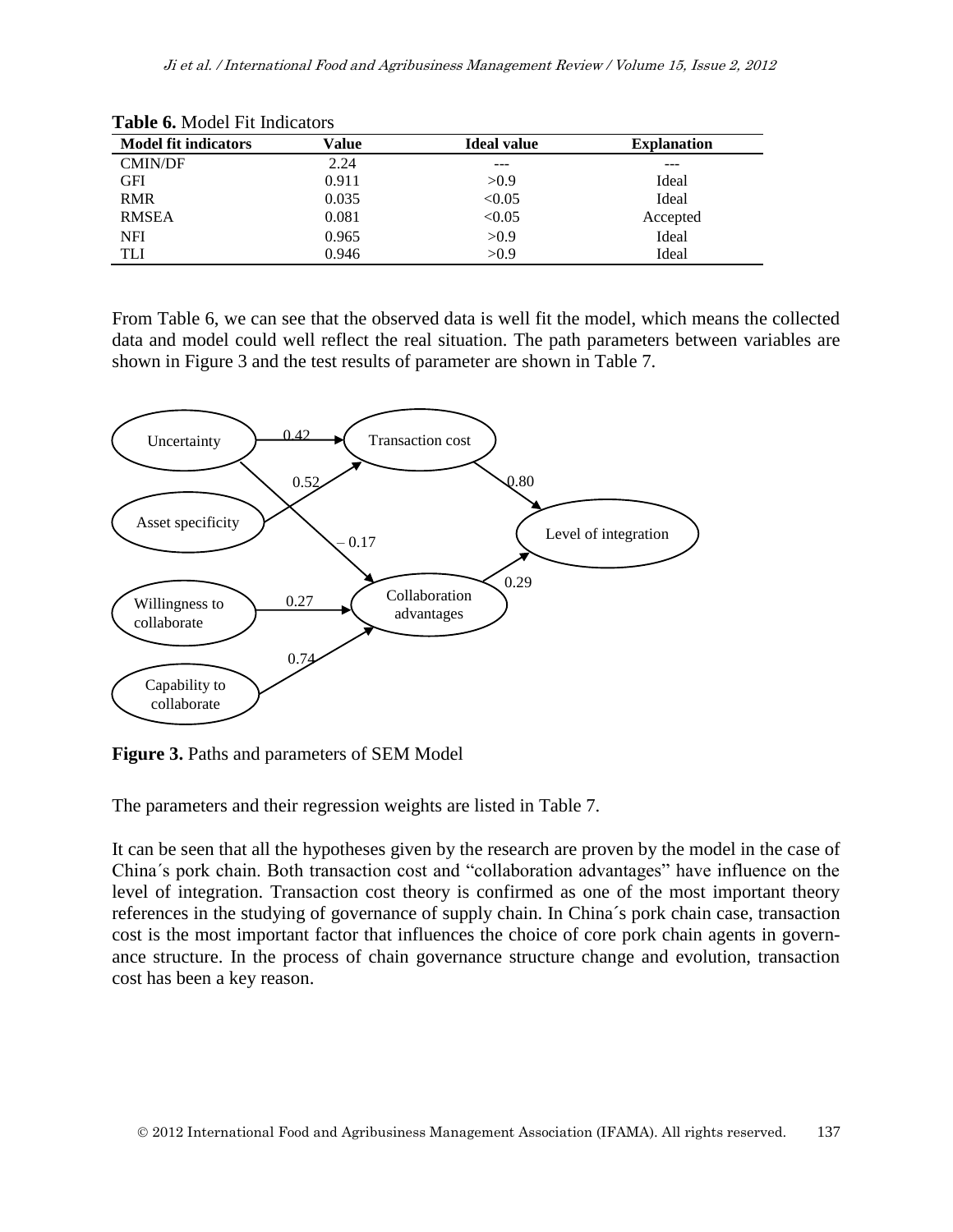| Paths                                                           | <b>Estimate</b> | S.E.        |
|-----------------------------------------------------------------|-----------------|-------------|
| Transaction Cost $\leftarrow$ Uncertainty                       | 0.422           | $0.014$ *** |
| Transaction Cost <a>Asset Specificity</a>                       | 0.522           | $0.022$ *** |
| Collaboration Advantages $\leftarrow$ Capability to Collaborate | 0.741           | $0.026$ *** |
| Collaboration Advantages ← Willingness to Collaborate           | 0.269           | $0.015$ *** |
| Collaboration Adtantages $\leftarrow$ Uncertainty               | $-0.171$        | $0.014$ *** |
| Level of integration $\leftarrow$ Transaction Cost              | 0.805           | $0.033$ *** |
| Level of integration $\leftarrow$ Collaboration Advantages      | 0.292           | $0.016$ *** |

**Table 7.** Regression Weights (Group number 1-Default Model)

**Note**: the parameters are estimated unstandardized values.

S.E.: Standard error of regression weight

\*\*\*: significant on the level of significance for regression weight at 0.1% level.

From the results we can see that all the paths passed the regression test. Combined with the hypotheses raised in this research, the final hypotheses test result is shown in Table 8.

| <b>Hypothesis Code</b> | <b>Hypothesis Content</b>                                                                          | <b>Result of Model</b> |
|------------------------|----------------------------------------------------------------------------------------------------|------------------------|
| H1                     | Transaction cost has positive relationship with the level of                                       | Approved               |
|                        | integration                                                                                        |                        |
| H <sub>2</sub>         | Uncertainty has positive relationship with transaction cost                                        | Approved               |
| H <sub>3</sub>         | The relationship between asset specificity and transaction cost                                    | Approved               |
| H4                     | is positive<br>Collaboration advantages and the level of integration have<br>positive relationship | Approved               |
| H <sub>5</sub>         | Willingness to collaborate has positive relationship with col-<br>laboration advantages            | Approved               |
| H <sub>6</sub>         | Capability to collaborate has positive relationship with collab-<br>oration advantages             | Approved               |
| H7                     | Uncertainty has negative effect on collaboration advantages                                        | Approved               |

**Table 8.** Tests of Hypotheses According to the Model

However, although the influence of transaction cost is stronger than "collaboration advantages" on the level of integration, "collaboration advantages" functions in the slaughtering and processing companies' choice in integrations. When facing higher transaction cost and good "collaboration advantages", cooperative partners tend to choose more intense and stable governance structures to minimize the transaction cost and maximize the "collaboration advantages". It also means that cooperative partners´ purpose of choosing more intense and stable governance structure is not only to lower transaction cost, but also to increase "collaboration advantages".

The relationship between transaction cost and the level of integration is in line with Williamson´s point on the relationship between transaction cost and vertical integration. "Collaboration advantages" is proven to be another factor that influences governance structure choice.

The influences of uncertainty and asset specificity on transaction cost are confirmed on the transaction cost theories base. Great uncertainty of the environment and behavioural uncertainty between exchange partners increase the transaction cost. A company with high specificity also exerts high transaction cost. These conclusions in transaction cost theories also find their proofs in China´s pork chain.

It is also revealed that companies´ capability to collaborate has greater influence on collaboration advantages than that of willingness to collaborate on "collaboration advantages", which means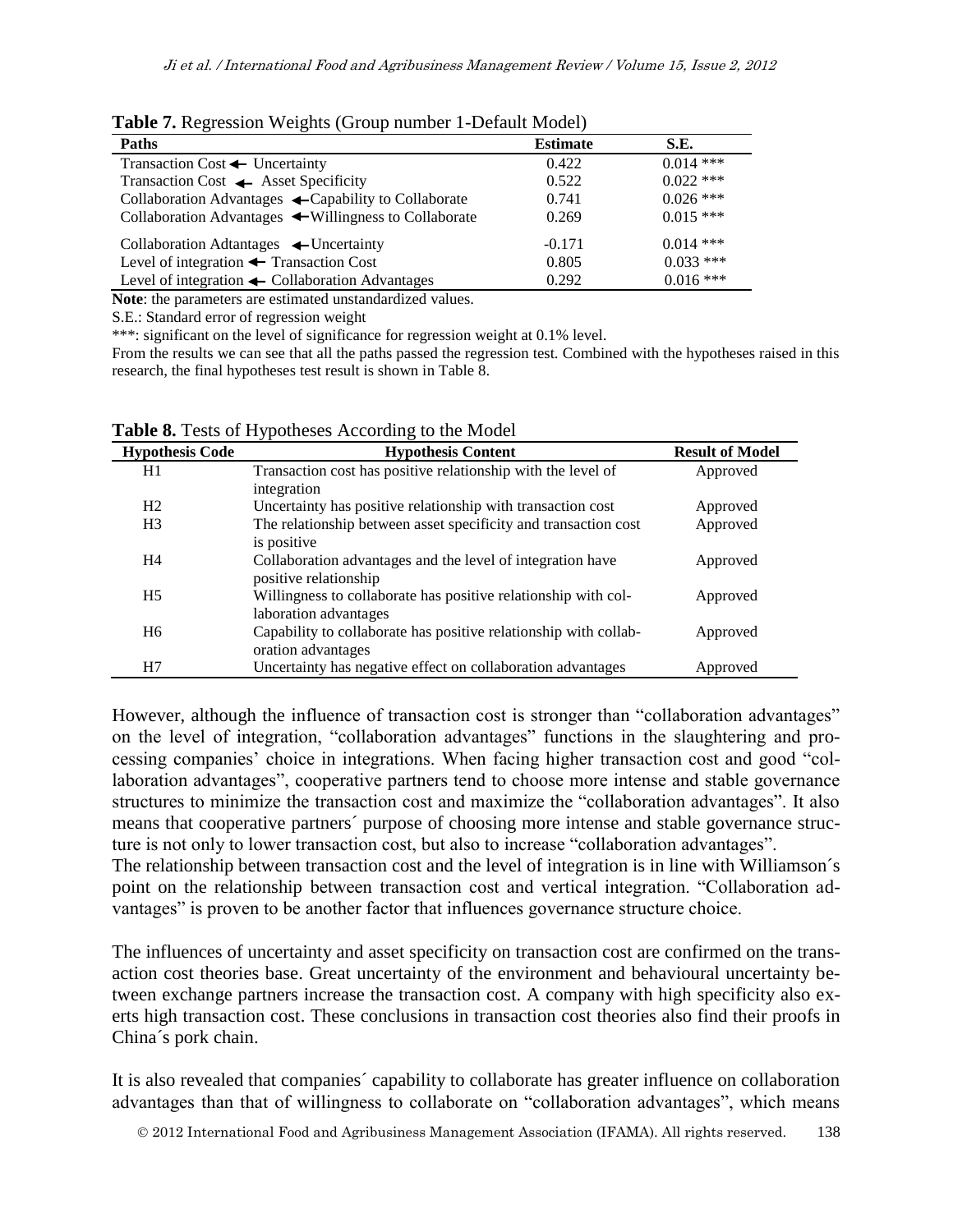strengthening companies´ capability helps improve the "collaboration advantages" that is jointly claimed. On the other hand, the willingness to collaborate is also important as it also has a positive relationship with "collaboration advantages".

Finally, uncertainty shows a slight negative relationship with "collaboration advantages". It means that uncertainty is a factor that influences both transaction cost and "collaboration advantages". The more uncertain the environment and the behaviour between exchange partners is, the less collaboration advantages that the collaboration partners will obtain.

## **Conclusions and Discussion**

Based on the whole analysis, the study arrives at several conclusions, and it proposes some questions for future discussions.

In China´s pork chain, transaction cost is not the only factor that influences the slaughtering and processing industries´ decision in governance mode, and "collaboration advantages" plays a role in choosing a governance structure. To conclude and also to answer the first question raised in the introduction, different levels of integration modes co-exist in China's pork chain because the slaughtering and processing industry is undergoing a transformation in which different companies choose to apply different integration modes considering both transaction cost and "collaboration advantages".

Large-scale slaughtering and processing industries choose to transact with small-scale pig producers in more intense and stable relationships in order to reduce the transaction cost that is exerted by the hold-up behaviours of small pig producers. They also aim to improve the mutual advantages through collaboration. These advantages include improvements in logistics, cash response, quality management and technological renovation, among which quality management and logistics are mostly focused on. This answers the question why big slaughtering and processing companies are driving integration with pig producers.

Spot market relationship dominates the governance structure among the numerous backyard pig farmers and small family slaughterhouses because they are connected by acquaintance relationships and the transaction cost in turn is low. Their relationship is reliable as they know each other in the neighbourhood. Therefore, a spot market relationship is suitable for their exchange.

The research contributes to empirical and theoretical knowledge mainly in two aspects.

First, for chain actors and policy makers, it is noted that, in order to drive the integrations in China´s pork chain, the advancement of "collaborative advantages" among chain members should be promoted. For big slaughtering and processing companies, the mutual advantages achieved through collaboration in logistics systems, information exchange, technology and quality management are motivations that force them to integrate. On one hand, they should strengthen their willingness to collaborate with pig producers; on the other hand, they should make full use of their capabilities to collaborate.

For policy makers, they should greatly encourage commercialized pig production and big-scale slaughtering and processing. At the same time, policy makers should give sufficient financial,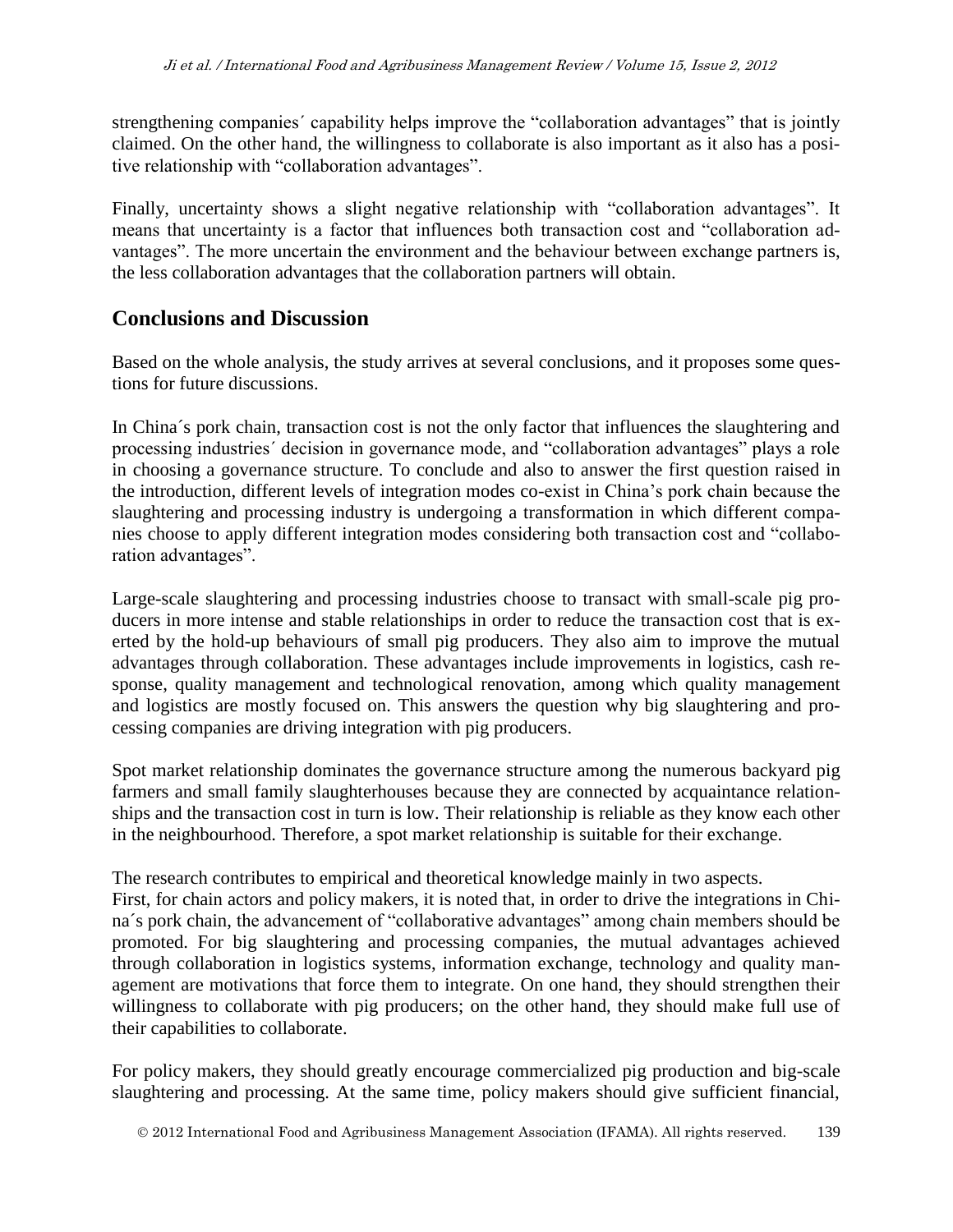technical and professional support to advanced slaughtering and processing industries, improving their capability to accelerate integrations of China´s pork chain. These answer the second question given in the beginning of this study.

Second, the study provides empirical evidence for the application of TVA theories in governance structure studies in supply chain. Empirical results from China's pork chain indicate that TVA is a complementary theory to TCE in governance structure studies. TVA and TCE are not contradictory, and they together provide a more completed view to the existing studies in governance structure.

However, there are some points that the study would propose for discussions in future studies. First, compared with the traditional studies in governance structure choices in supply chain management, using transaction cost economics theories, this study applies both transaction cost economics theories and transaction value analysis theories. In addition, it obtains its empirical evidence from China's pork chain case. But, this framework needs to be consolidated by more evidences from other empirical cases in the agricultural sector and in other developing or developed countries. Will the same evidence be achieved from other cases?

Second, the governance structure choice process in this study is deduced statically. In fact, the choice of governance modes is a dynamic process that requires long-term adjustment. Chain actors initialize governance modes choice, then they create norms, encounter managing conflicts, and develop trust in their relationships, and they will assess the governance performance gap and thus refine the governance structure. Later, they initialize a new round of governance mode choice. Then, how could this dynamic process be described? And what methods should be applied?

## **Acknowledgement**

Many thanks go to the great ideas and suggestions given by the two anonymous reviewers. Financial support for the survey in China provided by Professor Wang Kai from Nanjing Agricultural University and research support from his research group and its National Natural Science Foundation Project *"Research on Influence of Implementing Supply Chain Management on Ensuring the Supply of Safe Pork (No. 70973053/G0305)"* are greatly appreciated. The authors also gratefully acknowledge the European Community's financial support under the Sixth Framework Programme for Research, Technological Development and Demonstration Activities, in the Integrated Project Q-PORKCHAINS FOOD-CT-2007- 036245.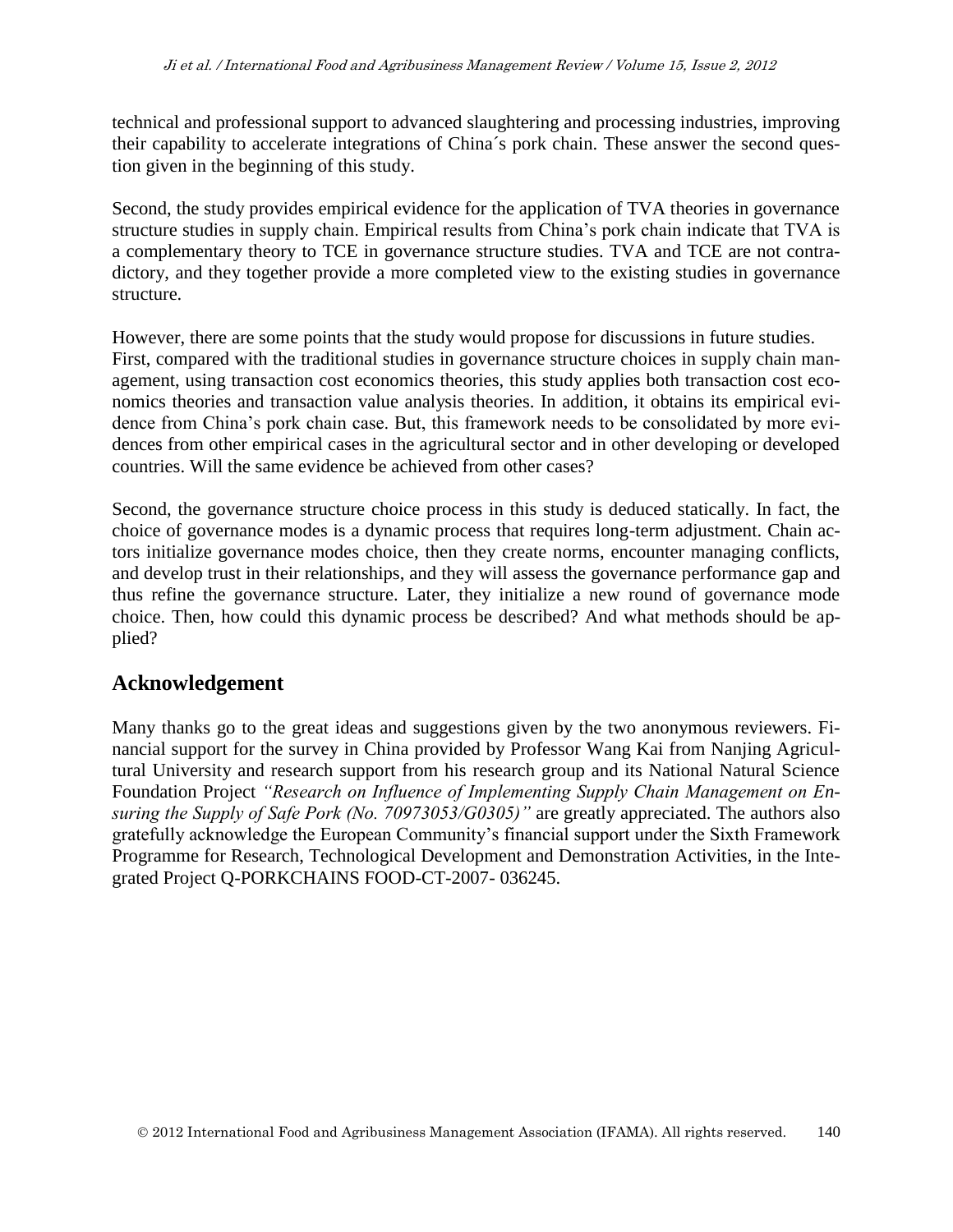## **References**

- Amit, R. and P.J.H. Schoemaker. 1993. Strategic Assets and Organizational Rent. *Strategic Management Journal* 14: 33-46.
- Anderson, E. 1985. The salesperson as outside agent or employee: a transaction cost analysis. *Marketing Science* 4 (3): 234–254.
- Argyres, N. 1996. Evidence on the Role of Firm Capabilities in Vertical Integration Decisions. *Strategic Management Journal* 17 (2): 129-150.
- Bagozzi, R.P. and Y. Yi. 1988. On the evaluation of structural equation models. *Journal of the Academy of Marketing Science* 16 (1): 74-94.
- Barney, J. 1991. Firm resources and sustained competitive advantage. *Journal of Management* 17 (1): 99–120.
- Barney, J.B. 1999. How a firm's capabilities affect boundary decisions. *Sloan Management Review* 40 (3): 137–145.
- Buvik, A. 2002. Hybrid governance and governance performance in industrial purchasing relationshipsd. *Scandinavian Journal of Management* 18: 567-587.
- Capron, L. and J. Hulland. 1999. Redeployment of Brands, Sales Forces, and General Marketing Management Expertise Following Horizontal Acquisitions: A Resource-Based View. *Journal of Marketing* 63: 41-54.
- Christensen, C.M. and M. Overdorf. 2000. Meeting the Challenge of Disruptive Change. *Harvard Business Review* 78 (2): 67-75.
- Coase, R.H. 1937. The nature of the firm. *Economica, New Series* 4(16): 386-405.
- Coase, R.H. 1960. The Problem of Social Cost. *Journal of Law and Economics* 3: 1-44.
- Coles, J. and W. Hesterly. 1998. The impact of firm-specific assets and the interaction of uncertainty: an examination of make or buy decisions in public and private hospitals. *Journal of Economic Behavior and Organization* 36 (3): 383-409.
- Cooper, M.C. and L.M. Ellram. 1993. Characteristics of Supply Chain Management and the Implication for Purchasing and Logistics Strategy. *The International Journal of Logistics Management* 4 (2): 13-24.
- Cyert, Richad M. and James G. March. 1963. *A behavioral theory of the firm*. Prentice-Hall Inc., New Jersey, USA.
- Dorward, A. 1999. A risk programming approach for analyzing contractual choice in the presence of transaction costs. *European Review of Agricultural Economics* 26(4): 479-492.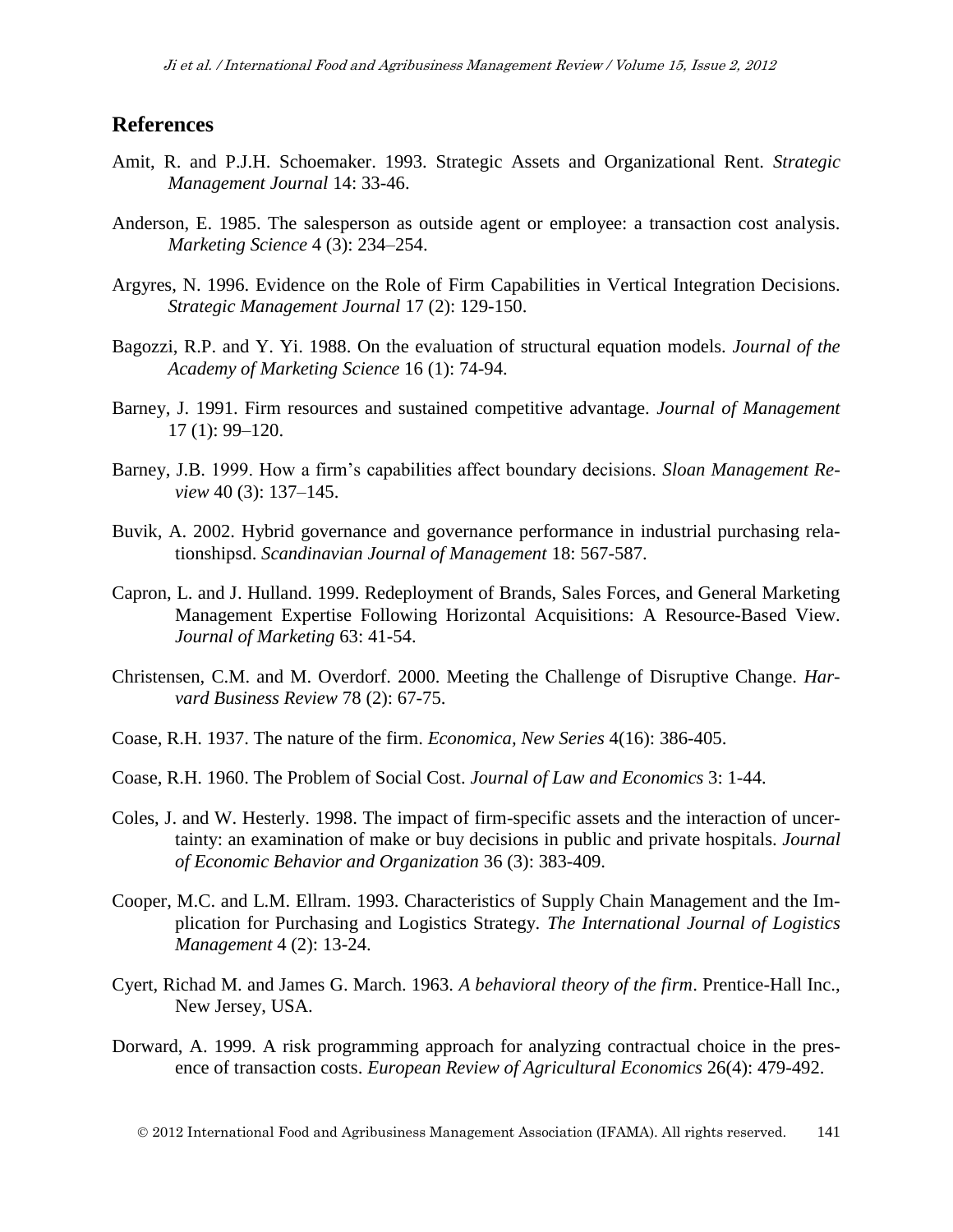- Dosi, G., D. Teece and S. Winter. 1990. Toward a theory of corporate coherence: Preliminary remarks. Working paper, University of California, Berkeley.
- Frank, S.D. and D.R. Henderson. 1992. Transaction Costs as Determinants of Vertical Coordination in the U.S. Food Industries. *American Journal of Agricultural Economics* 74 (4): 941-950.
- Gatignon, H. and E. Anderson. 1988. The multinational corporation's degree of control over foreign subsidiaries: an empirical test of transaction cost explanation. *Journal of Law, Economics and Organization* 4 (2): 305–336.
- Ghosh M. and G. John. 1999. Governance Value Analysis and Marketing Strategy. *The Journal of Marketing* 63 (Special issue):131-145.
- Gimenez, C. and E. Ventura. 2003. Logistics-Production, Logistics-Marketing and External Integration: Their Impact on Performance. *International Journal of Operations & Management* 25(1): 20-38.
- Grant, R.M. 1991. The Resource-Based Theory of Competitive Advantage: Implications for Strategy Formulation. *California Management Review* 33 (1): 114-135.
- Grover, V. and M.K. Malhotra. 2003. Transaction cost framework in operations and supply chain management research: theory and measurement. *Journal of Operations Management* 21: 457-473.
- Heide, J.B. and G. John. 1990. Alliances in industrial purchasing: the determinants of joint action in buyer–supplier relationships. *Journal of Marketing Research* 27 (1): 24–36.
- Hendrikse, G.W.J. 2003. *Economics and Management of Organizations: Co-ordination, Motivation and Strategy*. Mc Graw Hill.
- Hesterly, W.S., J. Liebeskind and T.R. Zenger. 1990. Organizational economics: an impending revolution in organization theory? *Academy of Management Review* 15(3): 402-420.
- Hsiao, H.I., R.G.M. Kemp, J.G.A.J. van der Vorst and S.W.F. Onno Omta. 2009. Make-or-buy decisions and levels of logistics outsourcing: an empirical analysis in the food manufacturing industry. *Journal on Chain and Network Science* 9 (2): 105-118
- John, G. and A.B. Weitz. 1988. Forward integration into distribution: An empirical test of transaction cost analysis. *Journal of Law, Economics and Organization* 4 (2): 121–139.
- Klein, B., R.G. Crawford and A.A. Alchian. 1978. Vertical Integration, Appropriable Rents, and the Competitive Contracting Process. *Journal of Law and Economics* 21: 297–326.
- Klein, S., G.L. Frazier and V. Roth. 1989. A transaction cost analysis model of channel integration in international markets. *Journal of Marketing Research* 17: 253–260.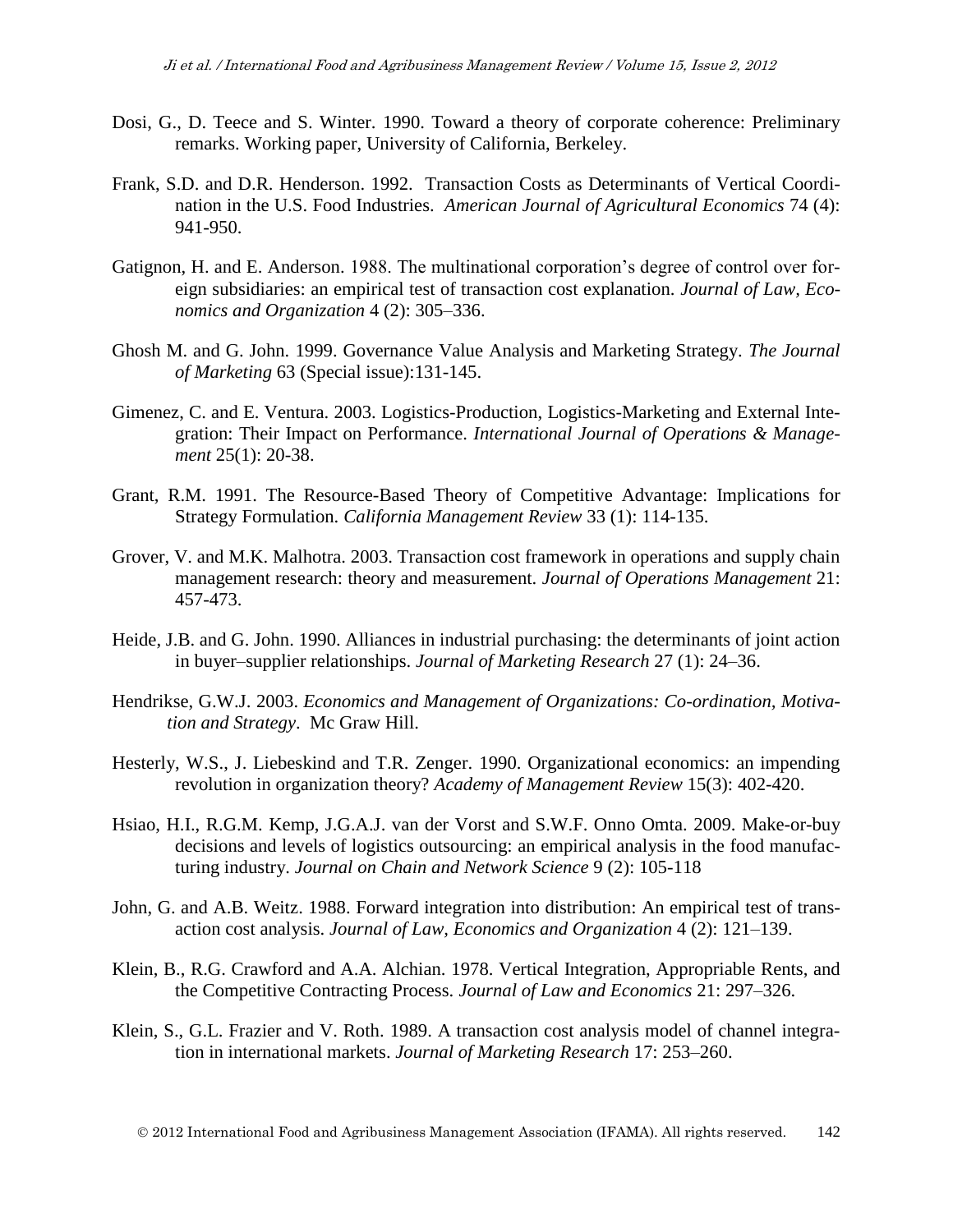- Klein, S., G.L. Frazier, and V.J. Roth. 1990. A transaction cost analysis model of channel integration in international markets. *Journal of Marketing Research* 27 (2): 196–209.
- Leblebici, H. and S. Gerald. 1981. Effects of environmental uncertainty on information and decision process in bank. *Administrative Science Quarterly* 26 (4): 578–596.
- Leiblein, M.J. 2003. The choice of organizational governance form and performance: Predictions form transaction cost, resource-based and real options theories. *Journal of Management* 29 (6): 937-961.
- March, J.G. and H.A. Simon. 1958. *Organizations*. John Wiley. New York.
- Masten, S.E. 1993. Transaction Costs, Mistakes, and Performance: Assessing the Importance of Governance. *Managerial and Decision Economics* 14 (2): Special Issue: Transaction costs Economics: 119-129.
- Ménard, C. 2001. Methodological Issues in New Institutional Economics. *Journal of Economic Methodology* 8 (1): 85-92.
- Nelson, R. and S. Winter. 1982. *An Evolutionary Theory of Economic Change*. Belknap Press, Cambridge, M.A.
- Olavarrieta, S. and A.E. Ellinger. 1997. Resource-based theory and strategic logistics research. *International Journal of Physical Distribution & Logistics Management* 29 (10): 559- 587.
- Pfeffer, J. and G.R. Salancik. 1978. *The external control of organizations: a resource dependence perspective*. New York: Harper & Row.
- Pilling, B.K., L.A. Crosby and D.W. Jackson. 1994. Relational bonds in industrial exchange: an experimental test of the transaction cost economic framework. *Journal of Business Research* 30 (3): 237–251.
- Poppo, L. and T. Zenger. 1998. Testing alternative theories of the firm: Transaction cost, knowledge-based, and measurement explanations for make-or-buy decisions in information services. *Strategic Management Journal* 19 (9): 853-877.
- Prahalad, C.K. and G. Hamel. 1990. The Core Competence of the Corporation. *Harvard Business Review* 68 (3): 79-92.
- Rindfleisch, A. and J.B. Heide. 1997. Transaction cost analysis: past, present, and future applications. *Journal of Marketing* 61 (4): 30–54.
- Sanchez, R., A. Heene and H. Thomas. 1996. *Towards the Theory and Practice of Competence-Based Competition.* Pergamon Press, Oxford.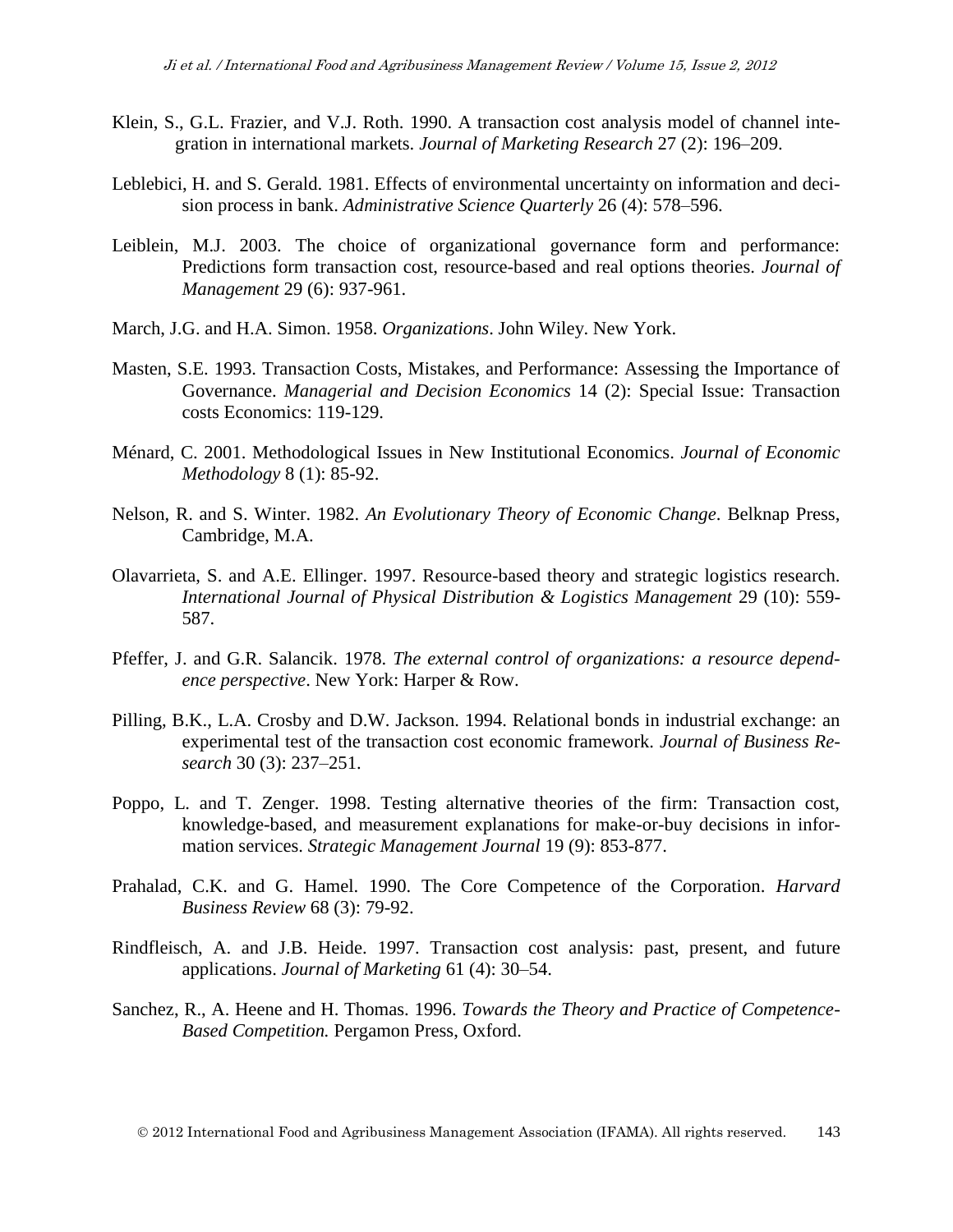- Sauvée, L.C. 2002. Efficiency, Effectiveness and the Design of Network Governance. 5th International Conference on Chain Management in Agribusiness and the Food Industry, Noordwijk an Zee, The Netherlands, June 7-8, 2002.
- Schoemaker, P.J.H. and R. Amit. 1994. *Investment in Strategic Assets: Industry and Firm-Level Perspectives. Advances in Strategic Management*. P. Shrivastava, A. Huff and J. Dutton, (Eds). JAI Press.
- Shelanski, H.A. and P.G. Klein. 1995. Empirical research in transaction cost economics: A review and assessment. *Journal of Law, Economics, and Organization* 11(2): 335-361.
- Simatupang, T.M. and R. Sridharan. 2002. The Collaborative Supply Chain. *International Journal of Logistics Management* 13(1): 15-30.
- Simon, H.A. 1957. *Models of man, social and rational: mathematical essays on rational human behavior in social settings*. John Wiley. New York.
- Slater, G. and A.D. Spencer. 2000. The uncertainty foundation of transaction costs economics. *Journal of Economic Issues* 34 (1): 61–87.
- Sriram, V., R. Krapfel and R.E. Spekman. 1992. Antecedents to buyer-seller collaboration: an analysis from the buyer's perspective. *Journal of Business Research* 25 (4): 303–320.
- Thompson, J.D. 1967*. Organizations in action*. Mc Graw Hill.
- Wade, M and J. Hulland. 2004. The Resource-Based View and Information Systems Research: Review, Extension, and Suggestions for Future Research. *MIS Quarterly* 28 (1): 107- 142.
- Walker, G. and D. Weber. 1987. Supplier competition, uncertainty, and make-or-buy decisions. *Academy of Management Journal* 30 (3): 589–596.
- Williamson, O.E. 1987. Transaction cost economics: the comparative contracting perspective. *Journal of Economic Behavior & Organization*, 8 (4): 617-625.
- Williamson, O.E. 1975. *Markets and Hierarchies, Analysis and Antitrust Implications: A Study in the Economics of Internal Organization*. Free Press. New York.
- Williamson, O.E. 1979. Transaction Cost Economics: The Governance of Contractual Relations. *Journal of Law and Economics* 22: 233-62.
- Williamson, O.E. 1985. *The governance of contractual relations, in the Economic Institutions of Capitalism: Firms, Markets, Relational Contracting*. Free Press. New York. 68–84.
- Williamson, O.E. 1991. Comparative economic organization: the analysis of discrete structural alternatives. *Administrative Science Quarterly* 36 (2): 269–296.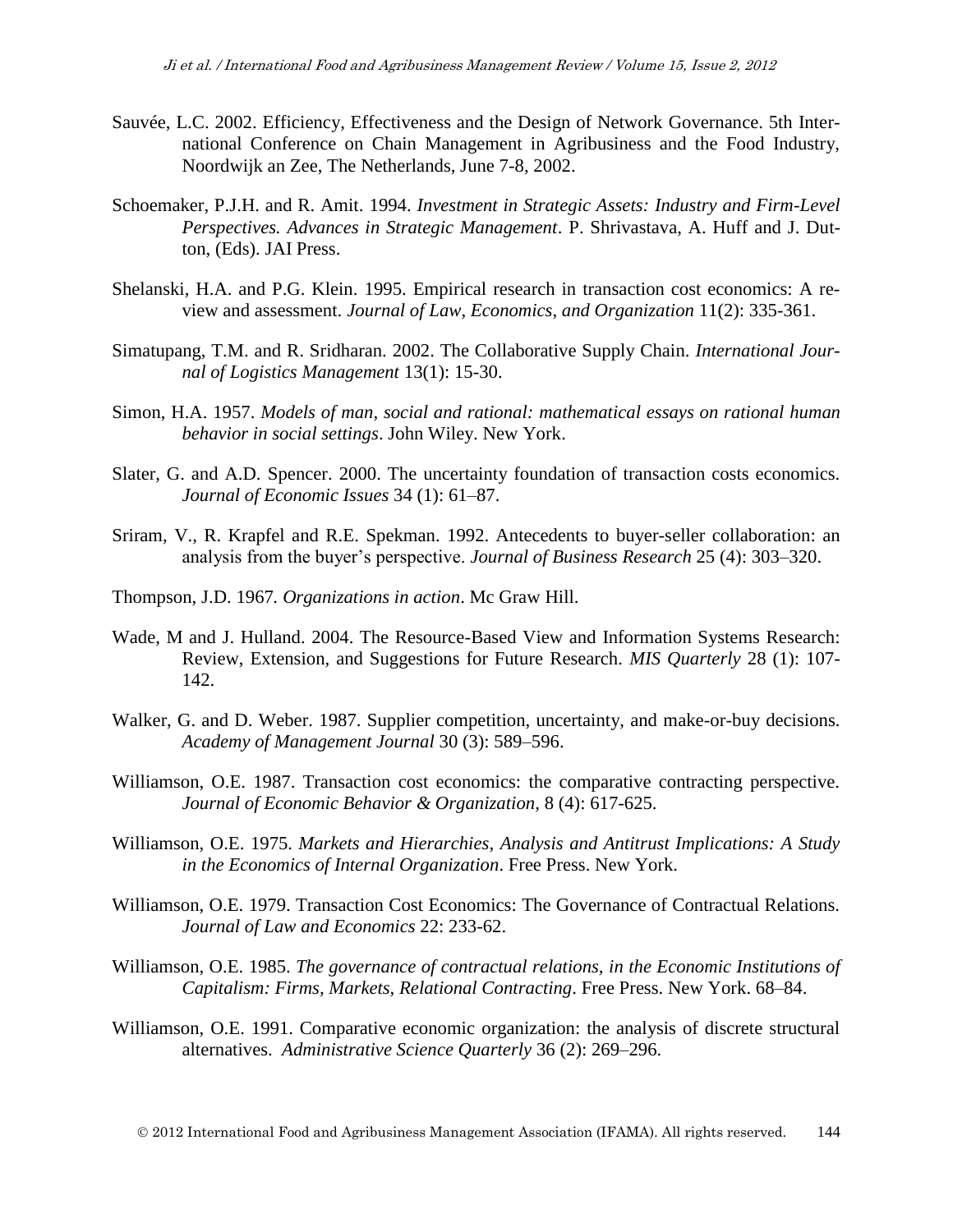- Williamson, O.E. 1994. *Transaction cost economics and organization theory*. N.J. Smelser and R. Swedberg (Eds.). *The Handbook of Economic Sociology*, Princeton University Press. Princeton, N.J. 77-107.
- Williamson, O.E. 1996. *The Mechanism of Governance*. Oxford University Press, New York, United States of America.
- Williamson, O.E. 1998. The Institutions of Governance. *American Economic Review* 88: 75-79.
- Williamson, O.E. 2000. The new institutional economics: Taking stock, looking ahead. *Journal of Economic Literature* 38 (3): 595-613.
- Zajac, E.J. and C.P. Olsen. 1993. From transaction cost to transaction value analysis: implications for the study of inter-organizational strategies. *Journal of Management Studies* 30(1): 131-145.
- Zigger, G.W. and J.H. Trienekens. 1999. Quality assurance in food and agribusiness supply chains: Developing successful partnerships. *International Journal of Production Economics* 60-61: 271-279.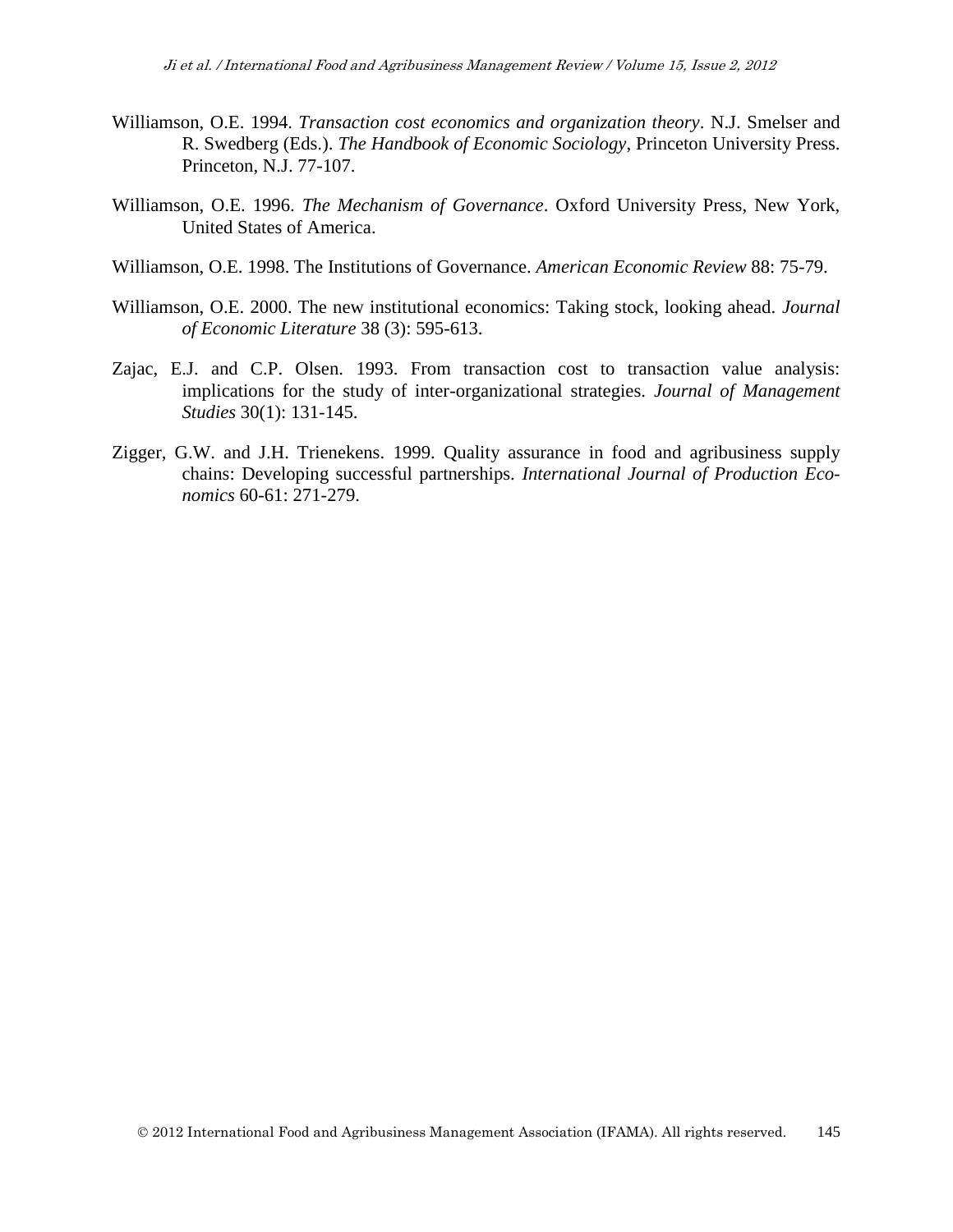# **Appendix 1.**

Questionnaires to slaughterhouses (processing) companies in China's pork chain

| Your Name:            | Your Title:       |  |
|-----------------------|-------------------|--|
| Contact Information : |                   |  |
| Company's Name :      | Company Location: |  |

### **Declarations**:

- 1.The questionnaire is only for research purpose, the results to be generated will not be used for any business intention.
- 2.Please fulfill the questionnaire as objective as possible.
- 3.The score-value questions are evaluated with five-grade marking system
- 4.If you have any doubts about this survey, please don't hesitate to contact us

## **Thank you very much for taking time from your busy schedule to fulfill our questionnaire!** *Department of Agricultural Economics, Polytechnic University of Madrid, Spain Department of Economics and Management, Nanjing Agricultural University, China*

### **[A] Basic information of your company**

1.The main work you are responsible for your company is:

- (1) Sales/market  $(2)$  Purchasing  $(3)$  Logistics
- (4) Production/Operation  $(5)$  R&D  $(6)$  Others
- 2.The main business of your company is (are):
- (1) Pig slaughtering (2) Pork processing (3) Both pig slaughtering and pork processing
- 3.The scale of pig production of your company is (annually):
- (1) 1-5 heads (2) 5-100 heads (3) 100-500 heads (4) more than 500 heads
- 4. The scale of pig slaughtering of your company is (annually)
- (1) 1-50 heads (2) 50-1000 heads (3) 1000-5000 heads (4) 5000-10000 heads
- (5)10000-50000 heads (6) 50000-100000 heads (7) 100000-200000 heads
- (8) more than 200000 heads

#### **[B]The relationship between your company and your upstream agent**

1. In which way you do business with your biggest upstream supplier?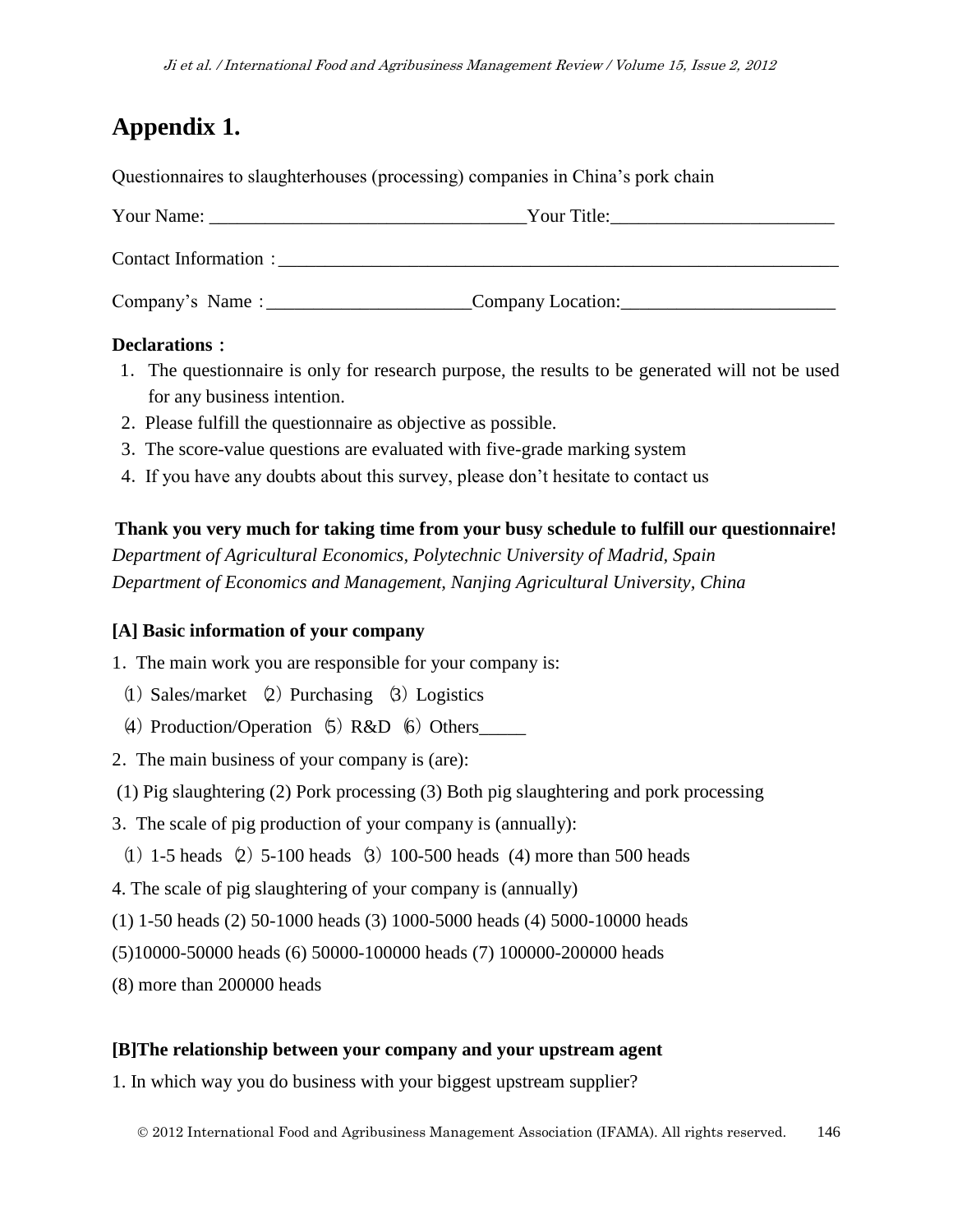- (1) Oral Contract (2) sign sales contract (3) sign producing and sales contract (4) upstream agent participate my company  $(5)$  I participate my upstream supplier  $(6)$  others
- 2. When you have to choose the upstream chain supplier, the main factors that you consider are: (please give an order to the following factors according to their importance, from high to low, in your opinion)
	- (1) Quality  $(2)$  Production scale  $(3)$  Credit
	- (4) Producing experience

(5) Stable supply from the supplier  $\left(6\right)$  Low cost of the supplier

Order:

**[C] Questions for scoring**

**Instructions for the score**:

**Please give a score "***1 to 5"* **to the following items according scales from "strongly disagree" to "strongly agree"**:

"1" means that you **strongly disagree** with the description that the item gives.

"2" means that you **disagree** with the description that the item gives.

"3" means that you **agree** with the description that the item gives **to some extent**.

"4" means that you **agree** with description that the item gives.

"5" means that you **strongly agree** with the description that the item gives.

## **Example:**

1. Regulations of the industry changes frequently

If you are strongly agree with the item "Regulations of the industry changes frequently" please choose "5"; agree, choose "4", agree to some extent, choose "3", disagree, choose "2", strongly disagree, choose "1".

All items go after this example.

## **Notes:**

"Cooperative partner" means your upstream chain agents which have any form of cooperative relationship (acquaintance, oral contract, formal contract, formal/informal cooperatives, joint venture, joint ownership, merger/acquisition etc.) with you.

If you don't have any cooperative relationship with any upstream agents, then it refers to upstream chain agents that do business with you. "Both parts" means you and your cooperative partner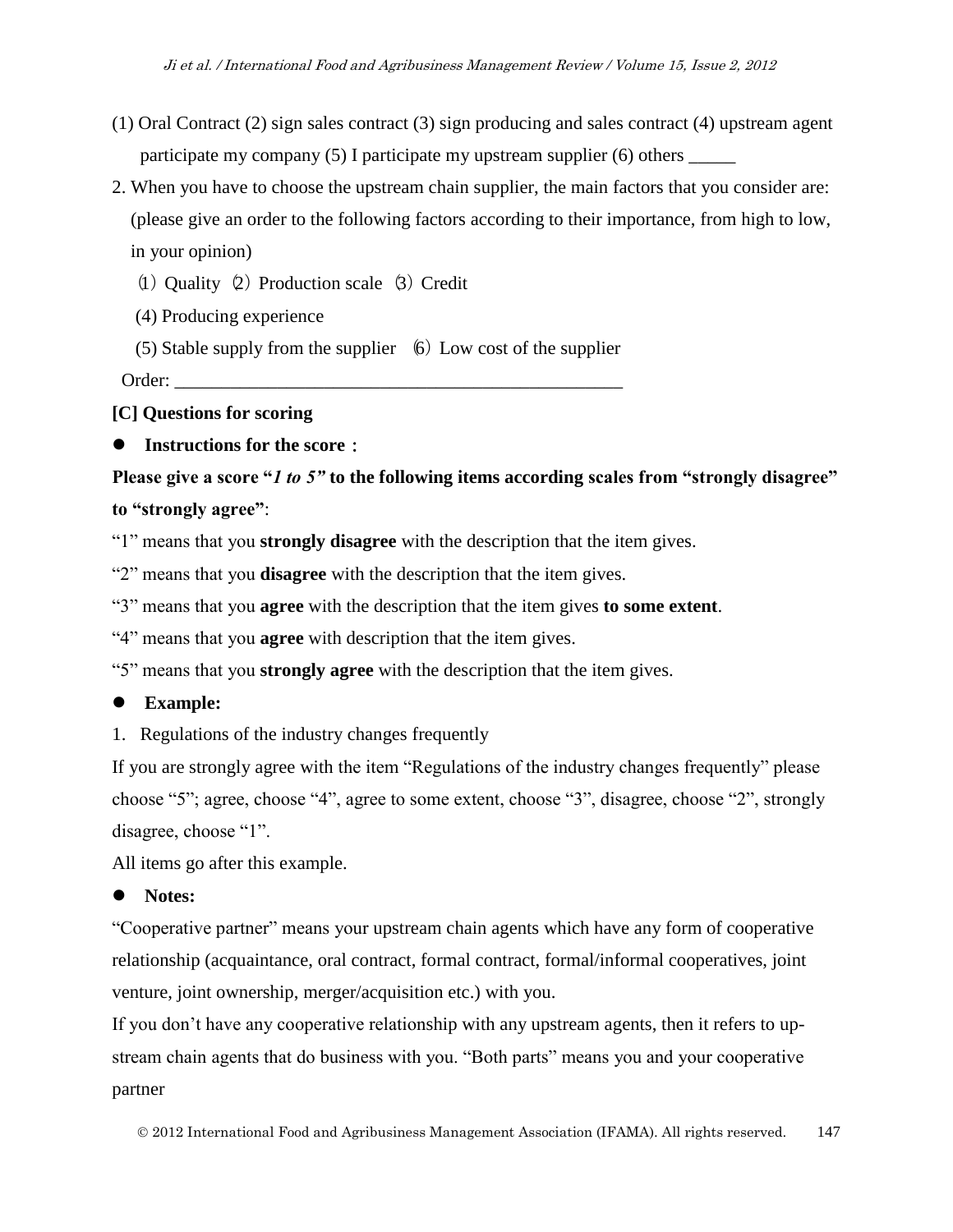## $\bullet$  Transaction Cost

|    | 1. It is very difficult to get information about the pig 1<br>industry                               |   | $\overline{2}$ | 3              | 4              | 5 |
|----|------------------------------------------------------------------------------------------------------|---|----------------|----------------|----------------|---|
|    | 2. It is very difficult find proper business partner 1<br>(pig supplier)                             |   | $\overline{2}$ | 3              | $\overline{4}$ | 5 |
|    | 3. It is very difficult to know the information about 1<br>your cooperative partner                  |   | 2              | 3              | 4              | 5 |
|    | 4. It is very difficult to exchange information with 1<br>your cooperative partner                   |   | 2              | 3              | $\overline{4}$ | 5 |
| 5. | It is very difficult to get on an agreement with your 1<br>cooperative partner                       |   | $\overline{2}$ | 3              | $\overline{4}$ | 5 |
|    | 6. It is very difficult to agree on the conditions of the 1<br>contract between you and your partner |   | 2              | 3              | 4              | 5 |
|    | 7. It is very difficult for you to decide to sign the 1<br>contract with your partner                |   | $\overline{2}$ | 3              | $\overline{4}$ | 5 |
| 8. | It costs you a lot effort (time, fund, labour, etc.) to 1<br>finally sign the contract               |   | 2              | 3              | $\overline{4}$ | 5 |
|    | 9. It is very difficult for you to monitor your partner                                              | 1 | 2              | 3              | 4              | 5 |
|    | 10. If your partner betrays the contract, you suffer great                                           | 1 | $\overline{2}$ | 3              | 4              | 5 |
|    | loss                                                                                                 |   |                |                |                |   |
|    | <b>Level of Integration</b>                                                                          |   |                |                |                |   |
| 1. | Frequency of transactions between you and your 1                                                     |   | 2              | 3              | 4              | 5 |
|    | cooperative partner is higher than that between you                                                  |   |                |                |                |   |
|    | and a common upstream chain agent                                                                    |   |                |                |                |   |
|    | 2. Your most important business of your firm only 1 2                                                |   |                | 3 <sup>7</sup> | $\overline{4}$ | 5 |
|    | happens with your cooperative partner                                                                |   |                |                |                |   |
|    | 3. Both you and your cooperative partner rarely betray 1 2                                           |   |                | 3 <sup>7</sup> | $\overline{4}$ | 5 |
|    | the contract                                                                                         |   |                |                |                |   |
|    | 4. You and your cooperative partner have a long time 1 2                                             |   |                | 3 <sup>7</sup> | $\overline{4}$ | 5 |
|    | of cooperation                                                                                       |   |                |                |                |   |
|    | 5. Either you or your cooperative partner gives up your 1                                            |   | $\overline{2}$ | 3 <sup>7</sup> | 4              | 5 |
|    | cooperative relationship easily                                                                      |   |                |                |                |   |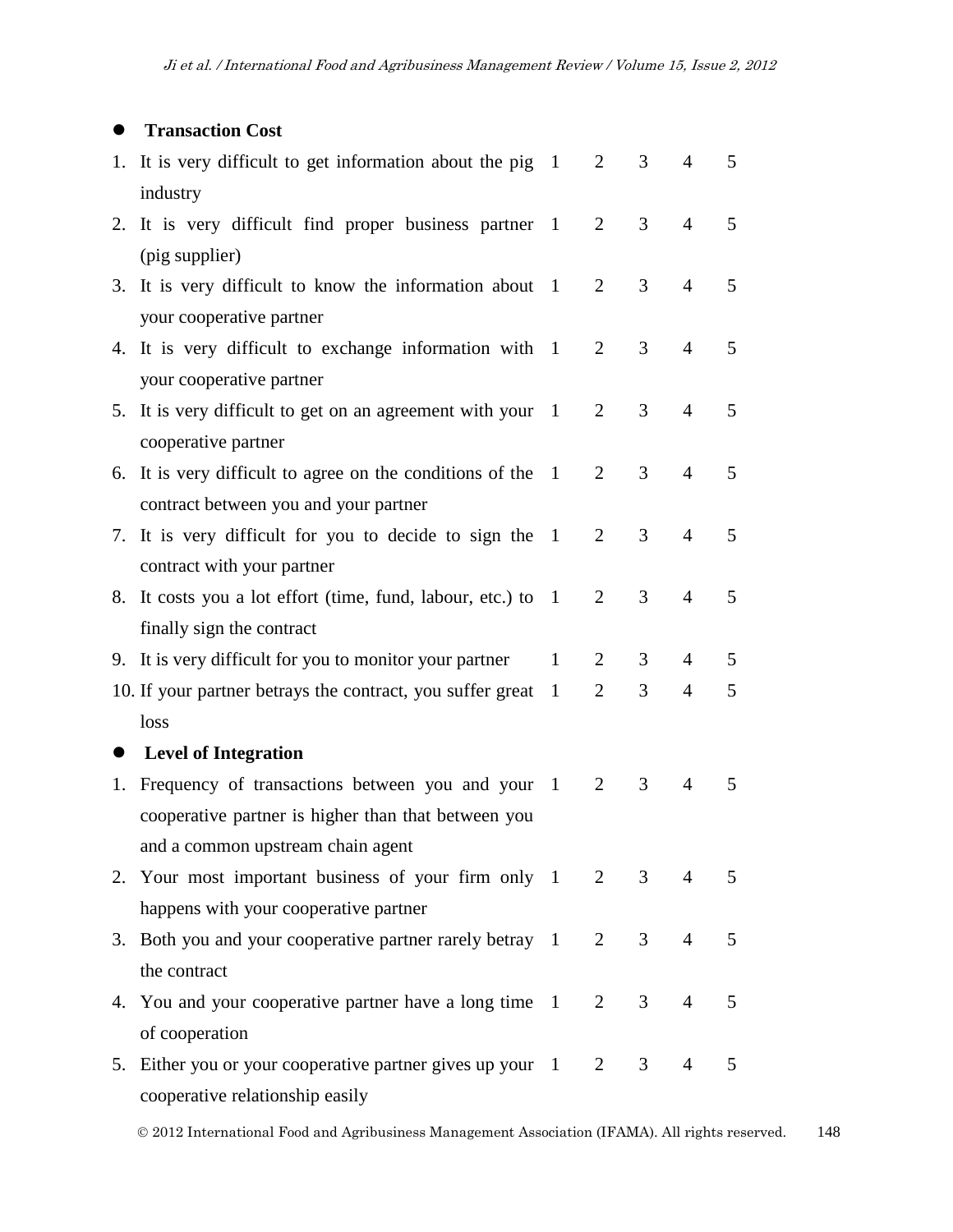## **Uncertainty**

|    | 1. Regulations of the industry change frequently             | 1              | $\overline{2}$ | 3              | 4              | 5           |
|----|--------------------------------------------------------------|----------------|----------------|----------------|----------------|-------------|
|    | 2. Demand of the clients is uncertain                        | $\mathbf{1}$   | $\overline{2}$ | 3              | 4              | 5           |
|    | 3. Competition among the counterparts is fierce              | 1              | $\overline{2}$ | 3              | $\overline{4}$ | 5           |
|    | 4. Technology of the whole industry changes fiercely         | $\mathbf{1}$   | 2              | 3              | 4              | 5           |
| 6. | Your cooperative partner and you do not exchange             | $\mathbf{1}$   | $\overline{2}$ | 3              | $\overline{4}$ | 5           |
|    | business information well                                    |                |                |                |                |             |
| 7. | Your cooperative partner is not reliable                     | 1              | 2              | 3              | 4              | 5           |
| 8. | Trust between you and your partner is not                    | $\mathbf{1}$   | 2              | 3              | $\overline{4}$ | 5           |
|    | established for a long time                                  |                |                |                |                |             |
|    | <b>Asset Specificity</b>                                     |                |                |                |                |             |
| 1. | If you switch to other products, you will lose a lot of $1$  |                | 2              | 3              | 4              | 5           |
|    | investments in facilities and tools                          |                |                |                |                |             |
|    | 2. If you switch to other products, you will lose a lot of 1 |                | 2              | 3              | $\overline{4}$ | 5           |
|    | investments in human resources                               |                |                |                |                |             |
| 3. | If you switch to new suppliers, you will lose a lot of       | $\overline{1}$ | 2              | 3              | $\overline{4}$ | 5           |
|    | investments in time and efforts in establishing              |                |                |                |                |             |
|    | relationship with your former key supplier                   |                |                |                |                |             |
|    | 4. You invest a lot of time and effort in maintaining        | $\mathbf{1}$   | 2              | 3              | $\overline{4}$ | 5           |
|    | collaborating relationship with your most important          |                |                |                |                |             |
|    | suppliers                                                    |                |                |                |                |             |
|    | <b>Collaboration Advantages</b>                              |                |                |                |                |             |
| 1. | Logistics between you and your cooperative partner           | $\mathbf{1}$   | 2              | 3              | 4              | 5           |
|    | will be ensure the products supply                           |                |                |                |                |             |
|    | 2. When emergency happens, the logistics system will 1 2     |                |                | 3 <sup>7</sup> | $\overline{4}$ | $5^{\circ}$ |
|    | not be broken easily                                         |                |                |                |                |             |
|    | 3. Payment between you and your cooperative partner 1        |                | $\overline{2}$ | 3              | $\overline{4}$ | 5           |
|    | could be realized quickly                                    |                |                |                |                |             |
|    | 4. Cost of cash flow between you and your partner is 1       |                | $\overline{2}$ | 3              | $\overline{4}$ | 5           |
|    | lower than that between you and other partners               |                |                |                |                |             |
|    | 5. You and your partner can share information about 1        |                | 2              | 3 <sup>7</sup> | $\overline{4}$ | 5           |
|    | cost, price, product safety, quality and quantity etc.       |                |                |                |                |             |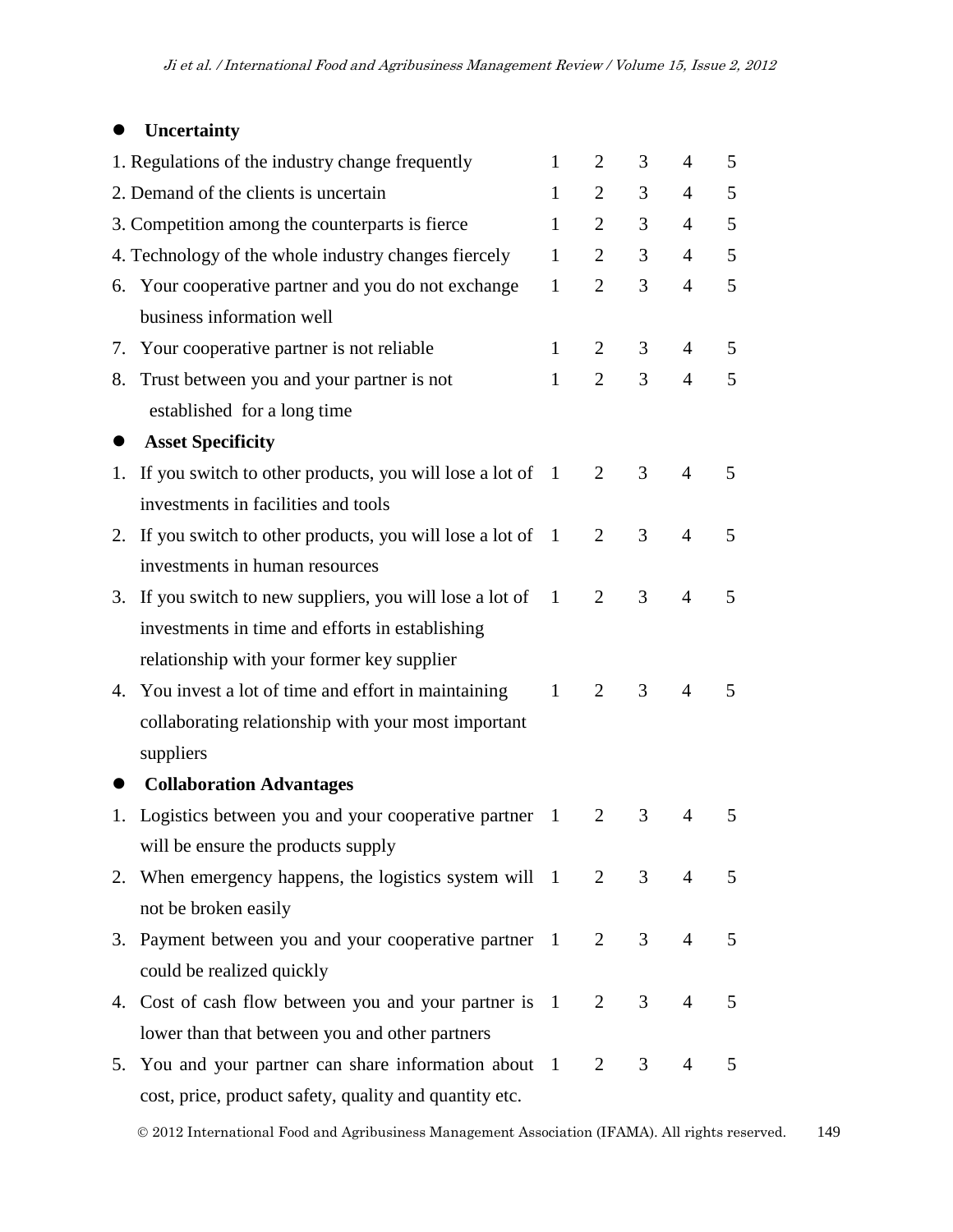|           | 6. You and you partner could use the fastest and most 1<br>convenient way to communicate                                                         |                        | 2              | 3              | $\overline{4}$ | 5 |
|-----------|--------------------------------------------------------------------------------------------------------------------------------------------------|------------------------|----------------|----------------|----------------|---|
|           | 7. You and your partner can adopt the new technology 1<br>of the industry quickly                                                                |                        | $\overline{2}$ | 3              | $\overline{4}$ | 5 |
|           | 8. You know how to change and improve technology 1<br>adjusting the demand from your cooperative partner                                         |                        | 2              | 3              | 4              | 5 |
|           | 9. You and your partner can collaborate to co- 1<br>innovation                                                                                   |                        | 2              | 3              | $\overline{4}$ | 5 |
|           | 10. You and your cooperative partner can benefit from 1                                                                                          |                        | 2              | 3              | $\overline{4}$ | 5 |
|           | the co-innovation<br>11. You and your cooperative partner collaborate to 1<br>adopt good quality management practices in the<br>industry quickly |                        | $\overline{2}$ | 3              | $\overline{4}$ | 5 |
|           | 12. You and your cooperative partner jointly to estab- 1<br>lish good practices to ensure food safety                                            |                        | 2              | 3              | 4              | 5 |
| $\bullet$ | <b>Willingness to Collaborate</b>                                                                                                                |                        |                |                |                |   |
|           | 1. You have great willingness to know your coopera- 1                                                                                            |                        | $\overline{2}$ | 3              | 4              | 5 |
|           | tive partner' s preference                                                                                                                       |                        |                |                |                |   |
|           | 2. You consider the mutual knowing as the basis of 1                                                                                             |                        | 2              | 3              | $\overline{4}$ | 5 |
|           | cooperation                                                                                                                                      |                        |                |                |                |   |
| 3.        | You have great willingness to discover similarities 1<br>and common interests between you and your<br>cooperative partner                        |                        | 2              | 3              | $\overline{4}$ | 5 |
|           | 4. You have great willingness to make great effort to 1 2                                                                                        |                        |                | 3 <sup>7</sup> | $\overline{4}$ | 5 |
|           | maximize the joint value between you and your co-                                                                                                |                        |                |                |                |   |
|           | operative partner                                                                                                                                |                        |                |                |                |   |
|           | <b>Capability to Collaborate</b>                                                                                                                 |                        |                |                |                |   |
| 1.        | Between you and your cooperative partner, at least 1                                                                                             |                        | 2              | 3 <sup>7</sup> | $\overline{4}$ | 5 |
|           | one has capital to enhance your collaboration                                                                                                    |                        |                |                |                |   |
|           | 2. Between you and your partner, at least one holds                                                                                              | $1 \quad \blacksquare$ | 2              | 3 <sup>7</sup> | $\overline{4}$ | 5 |
|           | key technology of the industry                                                                                                                   |                        |                |                |                |   |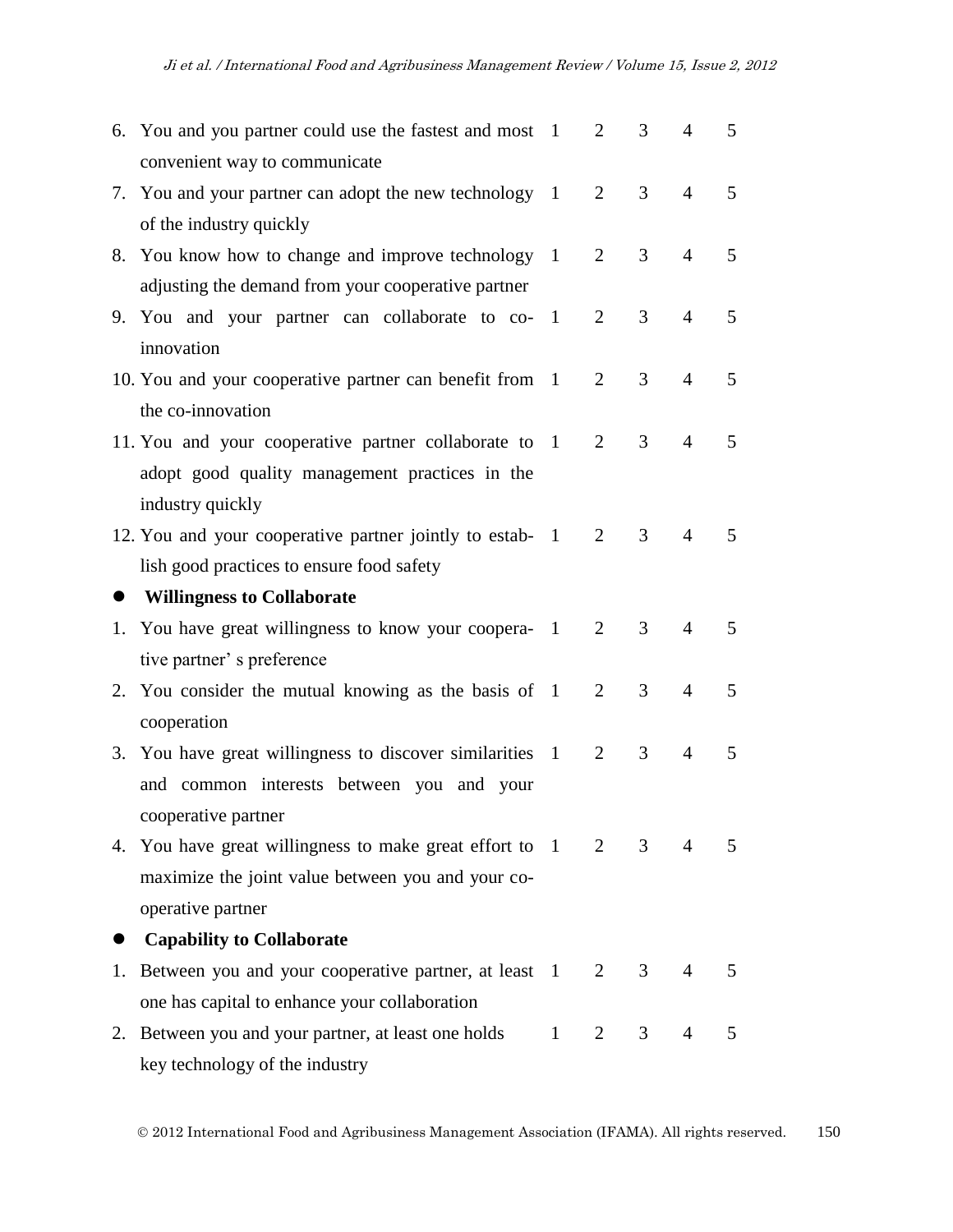|    | 3. Between you and your partner, at least one has 1 2 3         |  | $\overline{4}$ |  |
|----|-----------------------------------------------------------------|--|----------------|--|
|    | strategic logistics systems                                     |  |                |  |
|    | 4. Between you and your cooperative partner, at least 1 2 3 4 5 |  |                |  |
|    | one has good business reputation                                |  |                |  |
| 5. | Between you and your cooperative partner, at least 1 2 3 4 5    |  |                |  |
|    | one has public appeal in the industry                           |  |                |  |
| 6. | Between you and your cooperative partner, at least 1 2 3 4 5    |  |                |  |
|    | one has good relationship and managerial skills                 |  |                |  |

# **Appendix 2.**

### **Reliability Analysis**

1. Cronbach's α analysis for reliability of transaction cost

| 1. Cronouvirs a anarysis for renadinty or mansaction cost |                     |  |
|-----------------------------------------------------------|---------------------|--|
| Code of item                                              | Cronbach's $\alpha$ |  |
| SRC <sub>1</sub>                                          | 0.703               |  |
| SRC <sub>2</sub>                                          |                     |  |
| INC <sub>1</sub>                                          | 0.786               |  |
| INC <sub>2</sub>                                          |                     |  |
| BAC <sub>1</sub>                                          | 0.793               |  |
| BAC <sub>2</sub>                                          |                     |  |
| DEC 1                                                     | 0.744               |  |
| DEC <sub>2</sub>                                          |                     |  |
| MOC <sub>1</sub>                                          | 0.846               |  |
| MOC <sub>2</sub>                                          |                     |  |

2. Cronbach's  $\alpha$  analysis for reliability of l level of integration

| Code of item     | Cronbach's $\alpha$ |
|------------------|---------------------|
| IGS 1            | 0.776               |
| IGS 2            |                     |
|                  |                     |
| SGS 1            |                     |
| SGS <sub>2</sub> | 0.915               |
| SGS <sub>3</sub> |                     |
|                  |                     |